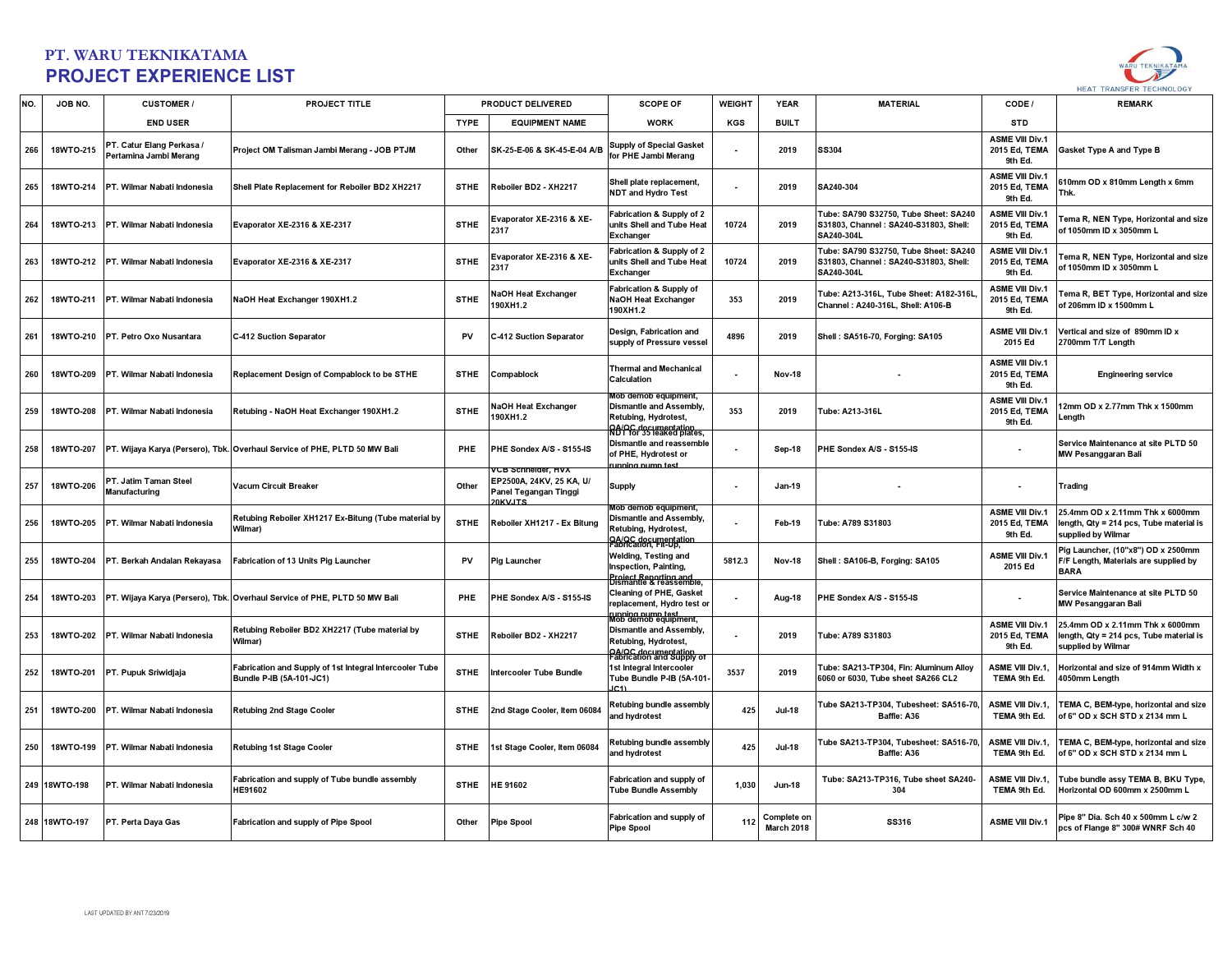

| NO. | JOB NO.       | <b>CUSTOMER/</b>                           | PROJECT TITLE                                                                                                                            |             | PRODUCT DELIVERED                                        | <b>SCOPE OF</b>                                                            | <b>WEIGHT</b> | <b>YEAR</b>                      | <b>MATERIAL</b>                                                                 | CODE /                                  | <b>REMARK</b>                                                                       |
|-----|---------------|--------------------------------------------|------------------------------------------------------------------------------------------------------------------------------------------|-------------|----------------------------------------------------------|----------------------------------------------------------------------------|---------------|----------------------------------|---------------------------------------------------------------------------------|-----------------------------------------|-------------------------------------------------------------------------------------|
|     |               | <b>END USER</b>                            |                                                                                                                                          | <b>TYPE</b> | <b>EQUIPMENT NAME</b>                                    | <b>WORK</b>                                                                | KGS           | <b>BUILT</b>                     |                                                                                 | <b>STD</b>                              |                                                                                     |
|     | 247 18WTO-196 | PT. Wilmar Nabati Indonesia                | Item 1-12 Bracket and U-Bolt for Desmet Ballestra<br><b>Esterification Reactor</b>                                                       | Other       | <b>Desmet Ballestra</b><br><b>Esterification Reactor</b> | Supply of bracket and U-<br>Bolt (2 units PV)                              | 724           | Completed on<br>2018             | SS316L                                                                          | <b>ASME VIII Div.1,</b><br>TEMA 9th Ed. |                                                                                     |
|     | 246 18WTO-195 | PT. Wilmar Nabati Indonesia                | Re-evaluation STHE E-3204                                                                                                                | <b>STHE</b> | <b>STHE E-3204</b>                                       | <b>Engineering service for Re</b><br>evaluation STHE E-3204                |               | Completed or<br>2018             | Shell: A516-70, Tube A179, Tubesheet:<br>SA516-70, Baffle: SS400                | <b>ASME VIII Div.1.</b><br>TEMA 9th Ed. | <b>TEMA C, BEU Type, Horizontal and size</b><br>of 14" OD x Sch Std x 2500mm L      |
|     | 245 18WTO-194 | PT. Kumala Geni                            | <b>Cleaning service of PHE</b>                                                                                                           | PHE         | Sondex A/S S14A-1G16 &<br>GEA NT50M CDS-10               | <b>Cleaning service of PHE</b><br>and gasket replacement                   |               | Completed on<br>2018             | <b>Gasket Material: NBR</b>                                                     |                                         |                                                                                     |
|     | 244 17WTO-193 | PT. Perta Daya Gas                         | Pengadaan Corrective Maintenance Retubing of E-100<br>CNG Cooler di CNG Plant Tambak Lorok                                               | <b>STHE</b> | CNG Cooler Tag No. E-100;<br>Horizontal, CEU Type, TEMA  | Retubing of E-100 CNG<br>Cooler, NDT, and<br>hydrotest.                    | 4.134         | Current                          | SA106B shell + SA106B channel + SA179<br>seamless tubes                         | <b>ASME VIII Div.1,</b><br>TEMA 9th Ed. | Size of 18in OD x 5000mm T/T                                                        |
|     | 243 17WTO-192 | PT. Wilmar Nabati Indonesia                | Rekondisi H2 Cooler ST2, 1 PC<br>Pekerjaan Retubing 2nd Stage Cooler                                                                     | <b>STHE</b> | 2nd Stage Cooler, Item 06084                             | Replacement of tubes,<br>tube sheet, baffle, spacer<br>and tie rods        | 425           | Completed on<br>2018             | Tube SA213-TP304, Tubesheet: SA516-70,<br>Baffle: A36                           | <b>ASME VIII Div.1.</b><br>TEMA 9th Ed. | <b>EMA C, BEM Type, Horizontal and size</b><br>of 6" OD x Sch Std x 2134mm L        |
|     | 242 17WTO-191 | PT. Wilmar Nabati Indonesia                | Rekondisi H2 Cooler ST1, 1PC<br>Pekerjaan Retubing 1st Stage Cooler                                                                      | <b>STHE</b> | 1st Stage Cooler, Item 06084                             | <b>Replacement of tubes,</b><br>tube sheet, baffle, spacer<br>and tie rods | 425           | completed on<br>2018             | Tube SA213-TP304, Tubesheet: SA516-70<br>Baffle: A36                            | <b>ASME VIII Div.1,</b><br>TEMA 9th Ed. | <b>EMA C, BEM Type, Horizontal and size</b><br>of 6" OD x Sch Std x 2134mm L        |
|     | 241 17WTO-190 | PT. Perta Daya Gas                         | Corrective Maintenance Investigate Leakage Tube,<br>Plugging, NDT, and hydrotest of E-100 CNG Cooler di<br><b>CNG Plant Tambak Lorok</b> | <b>STHE</b> | CNG Cooler Tag No. E-100;<br>Horizontal, CEU Type, TEMA  | nvestigate Leakage Tube<br>Plugging, NDT, and<br>hydrotest.                | 4,134         | Completed or<br>November<br>2017 | SA106B shell + SA106B channel + SA179<br>seamless tubes                         | <b>ASME VIII Div.1.</b><br>TEMA 9th Ed. | Size of 18in OD x 5000mm T/T                                                        |
|     | 240 17WTO-189 | PT. Wilmar Nabati Indonesia                | Dismantle & mantle Reboiler XH4217 BD4                                                                                                   | <b>STHE</b> | Dismantle & mantle Reboiler<br><b>XH4217 BD4</b>         | Dismantle & mantle<br>Reboiler tube bundle                                 | 1.85          | Completed on<br>October 2017     | A789 S31803, 31.75mm OD x 2.11mm Thk<br>x 6000mm L, Qty=110                     | ASME VIII Div.1,<br>TEMA 9th Ed.        | FEMA B, NEN-type, horizontal and size<br>of 508mm OD x 6000mm L                     |
|     | 239 17WTO-188 | PT. Wilmar Nabati Indonesia                | Instalasi U-Bolt Support Reactor                                                                                                         | Other       | <b>Desmet Ballestra</b><br><b>Esterification Reactor</b> | <b>Instalasi U-Bolt Support</b><br>Reactor                                 |               | Completed on<br>2017             | SS316L                                                                          | <b>ASME VIII Div.1,</b><br>TEMA 9th Ed. |                                                                                     |
|     | 238 17WTO-187 | PT. Wilmar Nabati Indonesia                | Retubing Reboiler XH3217 BD3                                                                                                             | <b>STHE</b> | Reboiler XH3217 BD3                                      | Retubing                                                                   | 1,854         | Completed on<br>2017             | A789 S31803, 25.4mm OD x 2.11mm Thk :<br>6000mm L, Qty=170                      | ASME VIII Div.1,<br>TEMA 9th Ed.        | <b>TEMA B, NEN-type, horizontal and size</b><br>of 508mm OD x 6000mm L              |
|     | 237 17WTO-186 | PT. Wilmar Nabati Indonesia                | Item 1-12 Bracket and U-Bolt for Desmet Ballestra<br><b>Esterification Reactor</b>                                                       | Other       | <b>Desmet Ballestra</b><br><b>Esterification Reactor</b> | Supply of bracket and U-<br><b>Bolt</b>                                    | 724           | Completed on<br>2017             | SS316L                                                                          | <b>ASME VIII Div.1.</b><br>TEMA 9th Ed. |                                                                                     |
|     | 236 17WTO-185 | PT. Tracon Industri                        | Solvent Regenerator Reboiler - Gundih                                                                                                    | Other       | Plug, Material SUS 304, 13.9<br>6.8mm OD x 53.1mm Length | Supply of Plug                                                             |               | Completed on<br>August 2017      | Plug, Material SUS 304, 13.9 - 16.8mm OD<br>x 53.1mm Length                     |                                         |                                                                                     |
|     | 235 17WTO-184 | PT. Wilmar Nabati Indonesia                | <b>Retubing 2nd Stage Cooler</b>                                                                                                         | <b>STHE</b> | 2nd Stage Cooler, Item 06084                             | Retubing bundle assembly<br>and hydrotest                                  | 425           | Completed on<br><b>Sept 2017</b> | Tube SA213-TP304, Tubesheet: SA516-70<br>Baffle: A36                            | <b>ASME VIII Div.1,</b><br>TEMA 9th Ed. | <b>EMA C, BEM-type, horizontal and size</b><br>of 6" OD x SCH STD x 2134 mm L       |
|     | 234 17WTO-183 | PT. Wilmar Nabati Indonesia                | <b>Retubing 1st Stage Cooler</b>                                                                                                         | <b>STHE</b> | 1st Stage Cooler, Item 06084                             | <b>Retubing bundle assembly</b><br>and hydrotest                           | 425           | Completed on<br><b>Sept 2017</b> | Tube SA213-TP304, Tubesheet: SA516-70<br>Baffle: A36                            | <b>ASME VIII Div.1,</b><br>TEMA 9th Ed. | <b>EMA C, BEM-type, horizontal and size</b><br>of 6" OD x SCH STD x 2134 mm L       |
|     | 233 17WTO-182 | PT. Wilmar Nabati Indonesia                | Retubing HE Coustic Soap Plant 1                                                                                                         | <b>STHE</b> | Fatty acid Heat Exchanger<br>190XH1                      | Retubing bundle,<br><b>Hydrotest and welding</b><br>repair of shell.       | 46            | Completed on<br>August 2017      | A213-TP316L                                                                     | <b>ASME VIII Div.1,</b><br>TEMA 9th Ed. | ubes: 12mm OD x 1mm Thk. x<br>1500mm L, Qty=110 pcs                                 |
|     | 232 17WTO-181 | PT Media Karya Sentosa                     | EJW & TAW Tube Bundle for C-324                                                                                                          | <b>ACHE</b> | <b>EJW &amp; TAW Tube Bundle</b>                         | Design, Supply &<br>Construction                                           | 14.727        | Completed or<br>May 2017         | Header Plates SA516-70, Finned Tubes<br>SA179, Structure Galvanized to ASTM 123 | API 661, ASME VIII<br>Div. 1            | bay - 2 bundle per bay, size of bay:<br>4,717mm Length x 7,315mm Width              |
|     | 231 17WTO-180 | PT. Indika Logistics & Support<br>Services | Design, fabrication and supply of Spreader Bar                                                                                           | Other       | <b>Spreader Bar</b>                                      | Design, Supply &<br>Construction                                           | 901           | Completed<br>ebruary 2017        | SS400, A36                                                                      | $\ddot{\phantom{0}}$                    | 2 Units Spreader Bar 25T & 40T                                                      |
|     | 230 16WTO-179 | PT. Wilmar Nabati Indonesia                | ASME U stamp certification for Shell and Tube Heat<br>exchangers                                                                         | Other       | ASME U Stamp certification Inspection and certification  |                                                                            |               | Completed<br>December<br>2016    |                                                                                 | <b>ASME VIII Div.1,</b><br>TEMA 9th Ed. | Units STHE, TEMA C, BEM-type,<br>orizontal and size of 6" OD x SCH STD<br>2134 mm L |
|     | 229 16WTO-178 | PT. Wilmar Nabati Indonesia                | Supply of Shell and Tube Heat exchanger                                                                                                  | <b>STHE</b> | 2nd Stage Cooler, Item 06084                             | Design, Supply &<br>Construction                                           | 425           | Completed<br>December<br>2016    | Tube: SA213TP304; Shell: SA106GRB;<br>Tubesheet: SA516-70; Forging: SA105       | <b>ASME VIII Div.1,</b><br>TEMA 9th Ed. | <b>TEMA C, BEM-type, horizontal and size</b><br>of 6" OD x SCH STD x 2134 mm L      |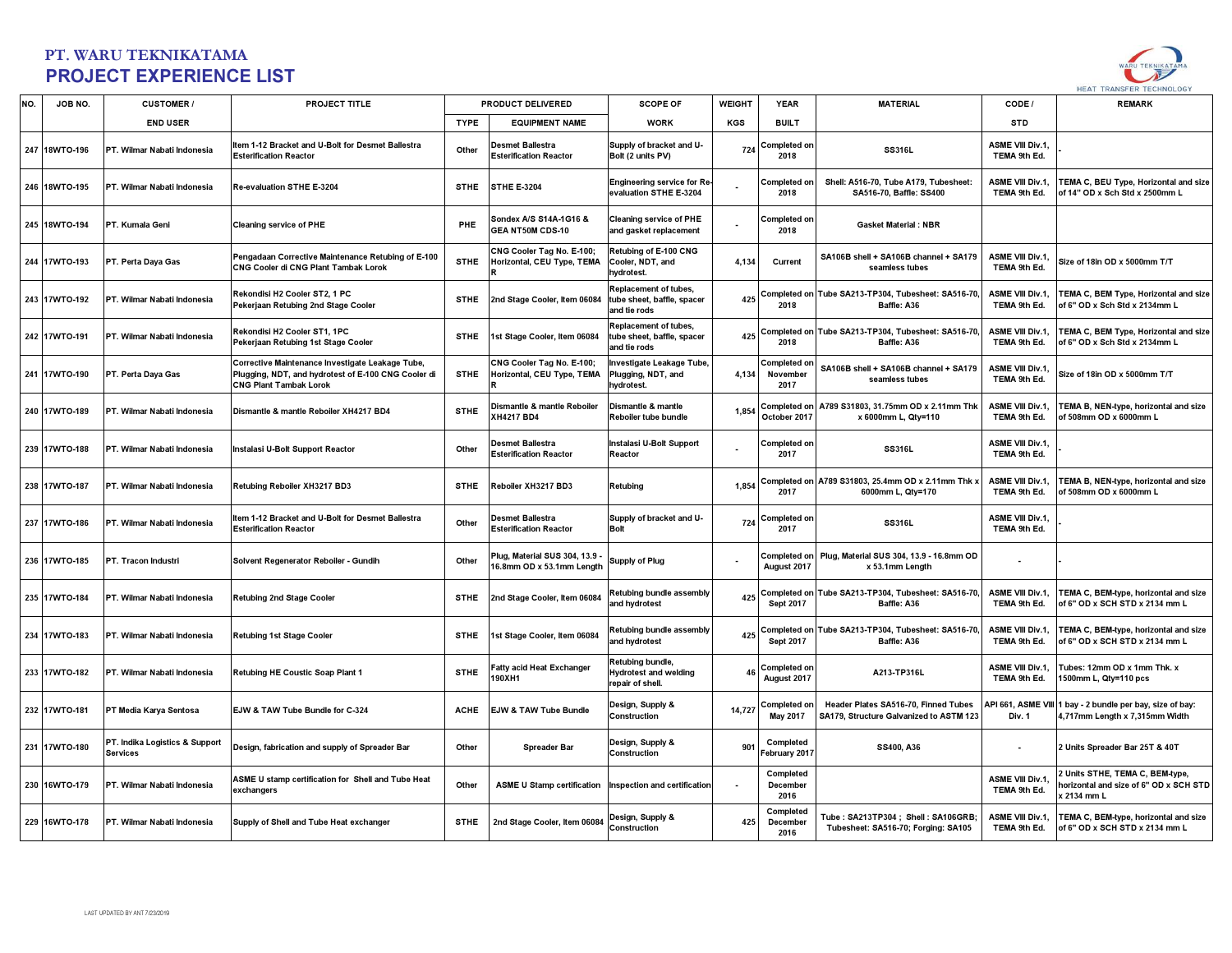

| NO. | JOB NO.       | <b>CUSTOMER /</b>                                                 | PROJECT TITLE                                                                                                          |             | PRODUCT DELIVERED                                                                    | <b>SCOPE OF</b>                  | <b>WEIGHT</b> | <b>YEAR</b>                   | <b>MATERIAL</b>                                                                 | CODE /                           | <b>REMARK</b>                                                                                                        |
|-----|---------------|-------------------------------------------------------------------|------------------------------------------------------------------------------------------------------------------------|-------------|--------------------------------------------------------------------------------------|----------------------------------|---------------|-------------------------------|---------------------------------------------------------------------------------|----------------------------------|----------------------------------------------------------------------------------------------------------------------|
|     |               | <b>END USER</b>                                                   |                                                                                                                        | <b>TYPE</b> | <b>EQUIPMENT NAME</b>                                                                | <b>WORK</b>                      | KGS           | <b>BUILT</b>                  |                                                                                 | <b>STD</b>                       |                                                                                                                      |
|     | 228 16WTO-178 | PT. Wilmar Nabati Indonesia                                       | Supply of Shell and Tube Heat exchanger                                                                                | <b>STHE</b> | 1st Stage Cooler, Item 06084                                                         | Design, Supply &<br>Construction | 425           | Completed<br>December<br>2016 | Tube: SA213TP304; Shell: SA106GRB;<br>Tubesheet: SA516-70; Forging: SA105       | ASME VIII Div.1,<br>TEMA 9th Ed. | TEMA C, BEM-type, horizontal and size<br>of 6" OD x SCH STD x 2134 mm L                                              |
|     | 227 16WTO-177 | <b>ASME Certification</b>                                         | ASME U,U2, S, R Certification                                                                                          | Other       |                                                                                      |                                  |               | Completed<br>May 2016         |                                                                                 |                                  |                                                                                                                      |
|     | 226 16WTO-176 | PT. Indoturbine for PT<br>Pertamina EP                            | Subang Additional Gas Compression Feed Package                                                                         | Other       | Supply of HTD Belt for<br>Compressor Discharge Cooler Supply<br>(E-001 ABC) - Subang |                                  |               | Completed<br>April 2016       | 6 pcs of HTD Belt 3850 x 14M x 55<br>$(CD=1076)$                                | $\blacksquare$                   |                                                                                                                      |
|     | 225 16WTO-175 | PT Wika Industri dan<br>Cilacap                                   | Konstruksi/ PT Pertamina RU IV Penambahan satu unit package instrument air system                                      | <b>STHE</b> | Shell and tube heat exchanger Design, Supply &<br>$(56E-302)$                        | Construction                     | 2,200         | Completed                     | Tube: Titanium Gr 2, Channel barrel: Ti<br>Gr 2, Shell barrel: SA285-C          | <b>ASME VIII Div.1</b>           | TEMA R, AFU type, Horizontal and size<br>of 670 mm ID x 2200 mm L                                                    |
|     | 224 16WTO-175 | PT Wika Industri dan<br>Cilacap                                   | Konstruksi/ PT Pertamina RU IV   Penambahan satu unit package instrument air system                                    | PV          | Instrument Air Receiver, Tag<br>No.: 56-V-302                                        | Supply & construction            | 16,029        | Completed                     | Shell and head: SA516GR70                                                       | <b>ASME VIII Div.1</b>           | Vertical and size of 2380 mm ID x 7000<br>mm TL/TL                                                                   |
|     | 223 16WTO-174 | PT Pertamina Ru II Dumai                                          | Penggantian line ignition, line purge gas dan line gas to<br>pilot, line steam serta pembuatan fasilitas drain 915-ME- | Other       | <b>Piping and fitting</b>                                                            | <b>Supply &amp; construction</b> |               | Completed                     | pipe and fitting: SS304L                                                        | $\blacksquare$                   |                                                                                                                      |
|     | 222 15WTO-173 | PT Gunanusa Utama<br>Fabricators / PT Pertamina PHE<br><b>WMO</b> | EPCI-1 : PHE-12, PHE-24, and CPP2 Platforms and<br>Pipeline                                                            | <b>ACHE</b> | 1 Unit Gas Lift Discharge<br><b>Cooler (E-710)</b>                                   | Design, Supply &<br>Construction | 25,038        | Completed                     | Header Plates SA516-70, Finned Tubes<br>SA179, Structure Galvanized to ASTM 123 | API 661, ASME VIII<br>Div.1      | Forced Draft type, 1 unit consist of 1 bay<br>- 2 bundles per bay, Estimated size of<br>bay is 4,280mm W x 6,940mm L |
|     | 221 15WTO-172 | PT Enviromate Technology<br>International/ PT PLN                 | <b>CNG Marine Lombok</b>                                                                                               | <b>STHE</b> | NG heat exchanger Tag No.: Design, Supply &<br>$E-211$                               | Construction                     | 1,300         | Completed                     | Tube: SA213TP316L; Shell: SA106GRB;<br>Channel: SA240GR316L                     | ASME VIII Div.                   | BEM type, Horizontal, TEMA-R, 12" OD<br>(5400 mm L                                                                   |
|     | 220 15WTO-171 | PT Pertamina RU V Balikpapan                                      | Pengadaan Heat Exchanger E-8-18                                                                                        | <b>STHE</b> | Heat Exchanger E-8-18                                                                | <b>Supply</b>                    | 2,320         | Completed                     | Tube: SA214; Shell: SA516GR60                                                   | <b>ASME VIII Div.1</b>           | BEU type, Horizontal, TEMA-R, 620 mm<br>ID x 1680 mm L                                                               |
|     | 219 15WTO-170 | Santos (Sampang) Pty Ltd                                          | Supply of Plug and Gasket                                                                                              | Other       | <b>Plug and Gasket</b>                                                               | supply                           |               | Completed<br>Februari 2016    | Gasket: Soft metal JIC-3850P, Plug SA105                                        | <b>ASME VIII Div.1</b>           | Plug: 1-3/8 in UNF x 27 mm LG, Gasket<br>42 mm OD x 36 mm ID x 3.2 mm thick                                          |
|     | 217 15WTO-168 | Pertamina RU III Plaju                                            | Supply channel head and floating head                                                                                  | <b>STHE</b> | <b>Channel head and floating</b><br>head                                             | <b>Supply</b>                    | 954           | Completed                     | SA516GR70                                                                       | <b>ASME VIII Div.1</b>           |                                                                                                                      |
|     | 216 15WTO-165 | PT. ALP Petro Industry                                            | Repair Reboiler E-202 (on site hydrotest and supply<br>spare parts)                                                    | Other       | Reboiler E-202 SWS                                                                   | <b>Services</b>                  |               | Completed<br>February 2015    | Material of shell Carbon stell ASTM A516<br>Gr 70                               | TEMA, ASME VIII<br>Div. 1        | Size 350 mm ID x 3048 mm L                                                                                           |
|     | 215 15WTO-164 | PT Meindo Elang Indah for<br>Chevron Indonesia Company            | Indonesia Deepwater Development Bangka Top Side                                                                        | PV          | Air Volume Tank, MBL-1105 Design & Supply                                            |                                  | 2,690         | Completed<br>October 2015     | SA516-70 shell                                                                  | <b>ASME VIII Div.1</b>           | Vertical and size of 4-0" ID x 10'-0"<br>TL/TL Length.                                                               |
|     | 214 15WTO-164 | PT Meindo Elang Indah for<br>Chevron Indonesia Company            | Indonesia Deepwater Development Bangka Top Side                                                                        | PV          | Air Volume Tank (MBL-1085,<br>MBL-1108)                                              | Design & Supply                  | 1,94          | Completed<br>October 2015     | <b>SA516-70 shell</b>                                                           | <b>ASME VIII Div.1</b>           | /ertical and size of 2.5'-0" ID x 6'-0"<br><b>TL/TL Length</b>                                                       |
|     | 213 15WTO-163 | PT Meindo Elang Indah for<br>Chevron Indonesia Company            | Indonesia Deepwater Development Bangka Top Side                                                                        | <b>STHE</b> | Inlet Heater, HBG-1106                                                               | Design & Supply                  | 3,988         | Completed<br>October 2015     | SA106-B shell, SA516-70 channel, SA179<br>seamless tubes                        | <b>TEMA, ASME VIII</b><br>Div.1  | TEMA R, AES-TYPE, Horizontal<br>and size of 20" sch 40 x 6096 mm L                                                   |
|     | 212 14WTO-162 | PT Laser Jaya Sentosa for PT<br>Petrokimia Gresik                 | Proses Pengadaan Material Tubes untuk Pembuatan<br>Economizer B1102 - Unit Utilitas Pabrik-1                           | <b>ACHE</b> | Economizer B1102                                                                     | <b>Supply</b>                    | 31,72         | Completed<br>january 2015     | Finned Tubes SA210-A1                                                           | <b>ASME VIII Div. 1</b>          | 3,150mm L                                                                                                            |
|     | 211 14WTO-161 | PT Sapta Reksa Utama                                              | Supply Material of Prefab Package for EPCI of BD Field<br>Development Project - GMS                                    | PV          | Instrument Air Receiver, Tag<br>No.: D-9006                                          | Design & Supply                  | 5,268         | Completed                     | Shell Plates SA516-70                                                           | <b>ASME VIII Div.1</b>           | Vertical and size of 5' ID x 13'-6" L<br><b>TL/TL</b>                                                                |
|     | 210 14WTO-161 | PT Sapta Reksa Utama                                              | Supply Material of Prefab Package for EPCI of BD Field<br>Development Project - GMS                                    | PV          | Diesel Storage Tank, Tag No.: Design & Supply<br>T-9005                              |                                  | 1,626         | Completed                     | Shell Plates SA283-C                                                            | API 650                          | Vertical and size of 4' ID x 3' L TL/TL                                                                              |
|     | 209 14WTO-161 | PT Sapta Reksa Utama                                              | Supply Material of Prefab Package for EPCI of BD Field<br>Development Project - GMS                                    | PV          | Closed Drain Drum, Tag No.:<br>D-9002                                                | Design & Supply                  | 8,241         | Completed                     | Shell Plates SA516-70                                                           | <b>ASME VIII Div.1</b>           | Horizontal and size of 7'-2" ID x 16' L<br><b>TL/TL</b>                                                              |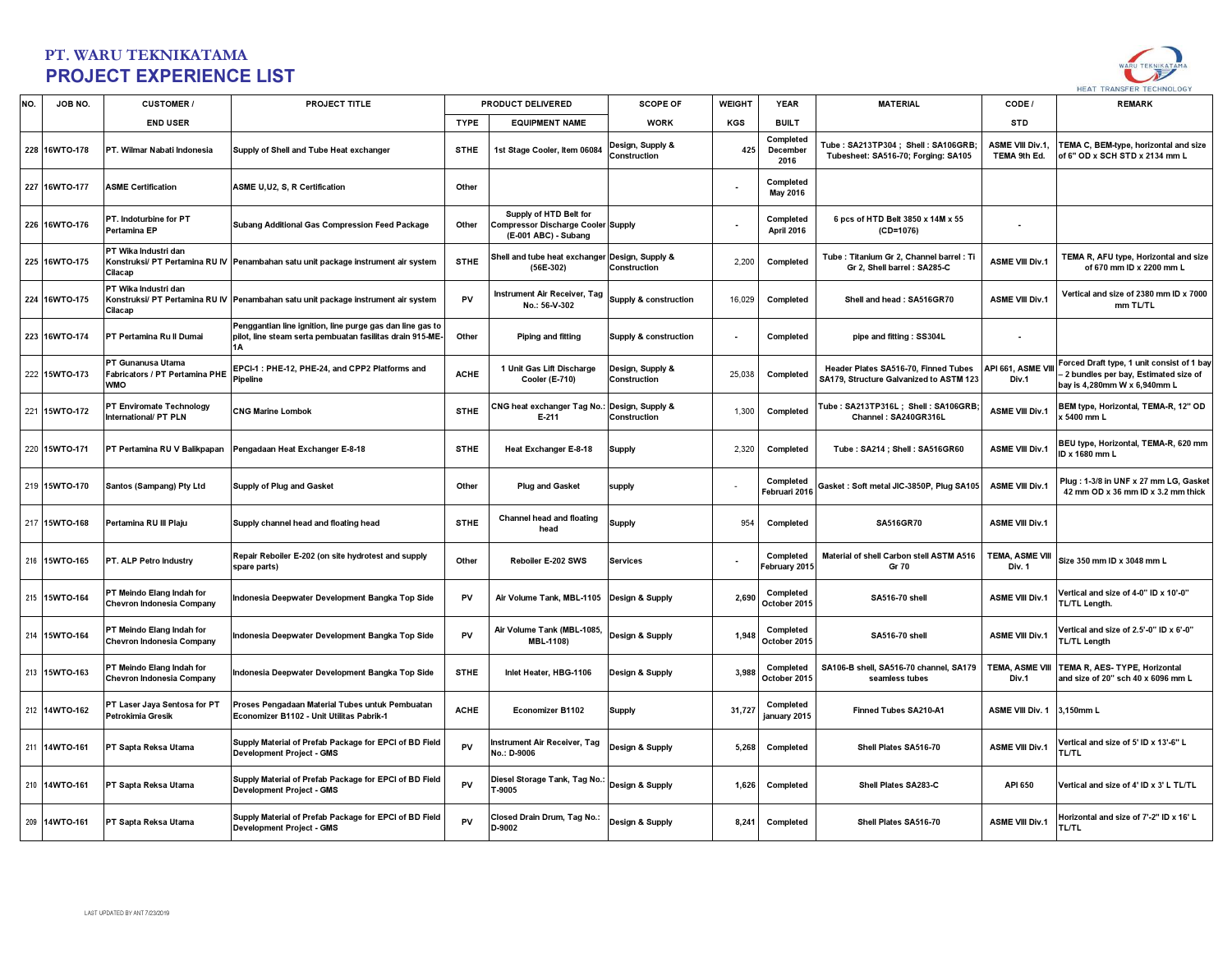

| NO. | JOB NO.       | <b>CUSTOMER/</b>                                                              | PROJECT TITLE                                                                                                                                                                                      |             | PRODUCT DELIVERED                                                                                                      | <b>SCOPE OF</b>                  | <b>WEIGHT</b> | <b>YEAR</b>                    | <b>MATERIAL</b>                                                                 | CODE /                                           | <b>REMARK</b>                                                                               |
|-----|---------------|-------------------------------------------------------------------------------|----------------------------------------------------------------------------------------------------------------------------------------------------------------------------------------------------|-------------|------------------------------------------------------------------------------------------------------------------------|----------------------------------|---------------|--------------------------------|---------------------------------------------------------------------------------|--------------------------------------------------|---------------------------------------------------------------------------------------------|
|     |               | <b>END USER</b>                                                               |                                                                                                                                                                                                    | <b>TYPE</b> | <b>EQUIPMENT NAME</b>                                                                                                  | <b>WORK</b>                      | KGS           | <b>BUILT</b>                   |                                                                                 | <b>STD</b>                                       |                                                                                             |
| 208 | 14WTO-160     | PT Sapta Reksa Utama                                                          | Supply Material of Prefab Package for EPCI of BD Field<br>Development Project - GMS                                                                                                                | PV          | Pig Receiver, Tag No.: D-<br>9002T-9001                                                                                | Design & Supply                  | 2,535         | Completed                      | Shell API 5L Gr. X65                                                            | <b>ASME B31.8</b>                                | Horizontal and size of 16"ND/18"ND x<br>25'-10.5" (7,886mm) L F/F                           |
|     | 207 14WTO-160 | PT Sapta Reksa Utama                                                          | Supply Material of Prefab Package for EPCI of BD Field<br><b>Development Project - GMS</b>                                                                                                         | PV          | Gas Inlet KO Drum, Tag No.:<br>D-9001                                                                                  | Design & Supply                  | 33,428        | Completed                      | Shell Plates SA516-70N                                                          | <b>ASME VIII Div.2</b>                           | Horizontal and size of 7'-2" (2184.4mm)<br>ID x 22'-10' (6.948mm) LOA x 75mm Thk            |
|     | 206 14WTO-159 | PT Catur Elang Perkasa                                                        | Supply SWSSGF Gasket for STHE Amine Reboiler SK-<br>25-E-06                                                                                                                                        | PV          | STHE Amine Reboiler SK-25-<br>E-06                                                                                     | Supply                           |               | Completed<br>December<br>2014  | Spiral Wound Stainless Steel Gasket                                             | <b>TEMA, ASME VIII</b><br>Div.1                  |                                                                                             |
|     | 205 14WTO-158 | PT Noortech Asia Engineering                                                  | <b>3TS Micro LNG Project Capacity 5 MMSCFD, Wunut,</b><br>East Java                                                                                                                                | PV          | Service Water Tank, Tag No.<br>13223-T-001                                                                             | Design, Supply &<br>Construction | 33,509        | Current                        | Shell Plates A36, Structure ASTM A36                                            | API 650, ASME VIII<br>Div. 1                     | Field Erected, Vertical, Size 5,400 mm ID<br>x 9.000 mm H                                   |
|     | 204 14WTO-158 | PT Noortech Asia Engineering                                                  | BTS Micro LNG Project Capacity 5 MMSCFD, Wunut,<br>East Java                                                                                                                                       | PV          | Fire Water Tank, Tag No.<br>13223-T-003                                                                                | Design, Supply &<br>Construction | 47,859        | Current                        | Shell Plates A36, Structure ASTM A36                                            | API 650, ASME VIII<br>Div. 1                     | Field Erected, Vertical, Size 9,000 mm ID<br>x 9,000 mm H                                   |
| 203 | 14WTO-157     | PT Media Karya Sentosa                                                        | EJW & TAW Tube Bundle for C-324                                                                                                                                                                    | <b>ACHE</b> | EJW & TAW Tube Bundle                                                                                                  | Design, Supply &<br>Construction | 14,727        | Completed                      | Header Plates SA516-70. Finned Tubes<br>SA179, Structure Galvanized to ASTM 123 | Div. 1                                           | API 661, ASME VIII 1 bay - 2 bundle per bay, size of bay:<br>4,717mm Length x 7,315mm Width |
|     | 202 14WTO-156 | MnSi Co., Ltd, Korea, for Hyundai<br><b>Heavy Industries</b>                  | Starting Air Receiver for Jangkrik FPU Project                                                                                                                                                     | PV          | Starting Air Receiver (2 units) Design & Supply                                                                        |                                  | 3,576         | Completed<br>August 2015       | SA283-C shell                                                                   | <b>ASME VIII Div. 1</b>                          | Vertical and size of 1,125mmID x<br>2,429mm T/T L                                           |
|     | 201 14WTO-155 | PT Laser Jaya Sentosa for PT<br>Petrokimia Gresik                             | Pembuatan Economizer B1102 - Unit Utilitas Pabrik-1                                                                                                                                                | <b>ACHE</b> | Economizer B1102                                                                                                       | Design & Supply                  | 31,727        | Completed<br>January 2015      | Header Plates SA516-70, Finned Tubes<br>SA210-A1. Structure ASTM A36            | <b>ASME VIII Div.</b>                            | I bay - 1 bundle per bay, size of bay:<br>4.775mm Lenath x 3.150mm Width                    |
|     | 200 14WTO-154 | PT Pertamina (Persero) RU III<br>Plaju                                        | Pengadaan Material Air Cooled BBMGC Kebutuhan<br>Engine BBMGC 3 Plaju                                                                                                                              | <b>ACHE</b> | 1 bundle, bundle 1 & 2 are<br>combined (EJW/ELOW,<br>TAW/ELOW, IC & AC)                                                | <b>Supply</b>                    | 3,868         | Completed<br>May 2015          | Header Plates SA516-70, Finned Tubes<br>SA179, Structure Galvanized to ASTM 123 | API 661, ASME VI<br>Div. 1                       | Forced draft, 1 bay - 4 bundle per bay,<br>size of bay: 2990mm Length x 2210mm<br>Width     |
|     | 199 14WTO-153 | <b>Refrigeration Engineering</b><br>International Pty Ltd, Australia          | Donggi Gas Development Facilities                                                                                                                                                                  | PV          | Suction Drum 260-D-1001                                                                                                | Design & Supply                  | 1,669         | Completed<br><b>June 2016</b>  | SA516-60 shell                                                                  | ASME VIII Div.1<br>2010 Edition                  | Horizontal and size of 760mmID x<br>4600mm T/T L                                            |
|     | 198 14WTO-153 | <b>Refrigeration Engineering</b><br>International Pty Ltd, Australia          | Donggi Gas Development Facilities                                                                                                                                                                  | <b>STHE</b> | Chiller, 240-E-1004                                                                                                    | Design & Supply                  | 2,742         | Completed<br><b>June 2016</b>  | SA516-70 shell, SA516-70 channel, SA179<br>seamless tubes                       | <b>TEMA, ASME VIII</b><br>Div.1, 2010<br>Edition | TEMA R, BKM type, Horizontal, size of<br>408-650mmID x 6096mmL                              |
|     | 197 14WTO-153 | <b>Refrigeration Engineering</b><br>International Pty Ltd, Australia          | Donggi Gas Development Facilities                                                                                                                                                                  | <b>STHE</b> | Chiller, 240-E-1008                                                                                                    | Design & Supply                  | 3,709         | Completed<br><b>June 2016</b>  | SA516-70 shell, SA516-70 + clad SS316L<br>channel, SA213-316L seamless tubes    | TEMA, ASME VIII<br>Div.1, 2010<br>Edition        | EMA R, BKM type, Horizontal, size of<br>465-749 mmID x 6096mmL                              |
| 196 | 14WTO-152     | PT Pertamina (Persero) RU V<br><b>Balikpapan</b>                              | Pengadaan Test Ring E-6-01                                                                                                                                                                         | Other       | <b>Test Ring for STHE</b>                                                                                              | Design & Supply                  | 1,372         | Completed<br>January 2016      | <b>SA105</b>                                                                    | TEMA, ASME IIA<br>2010 Edition                   | TEMA R, BEV type, test ting size of<br>,207mm ID                                            |
|     | 195 14WTO-151 | T Meindo Elang Indah for PT<br>PHE ONWJ                                       | EPCI KL Gas Lift Compressor Project STC #0448 WO<br>#588                                                                                                                                           | <b>ACHE</b> | Fin Tube Exchanger, tag no.<br>KLC-E-101 & KLC-E-101                                                                   | Design & Supply                  | 2,696         | Completed<br><b>March 2015</b> | Header Pipes SA106-B, Finned Tubes<br>SA179, Structure Galvanized to ASTM 123   | API 661. ASME VIII<br>Div. 1                     | Economizer Heat Exchanger, size of<br>775mm L x 1835mm H x 500mm W                          |
| 194 | 14WTO-150     | PT Enviromate Technology<br>International                                     | Gas Compressing Facility, CNG Transportation and<br>Decompressing Facility to Supply Gas to Power Plant<br>in Gresik and Lombok                                                                    | <b>STHE</b> | Pru Heater, Tag No.: E-111                                                                                             | Design & Supply                  | 4,460         | Completed<br>January 2015      | SA240-316 shell & channel, SA240-316<br>seamless tubes                          | TEMA, ASME VIII<br>Div.1, 2010<br>Edition        | FEMA R, BEM type, Horizontal and size<br>of 670 mm ID x 4200 mm L                           |
|     | 193 14WTO-149 | PT Tripatra Engineers and<br><b>Constructors for Exxon Mobil</b><br>Cepu Ltd. | Fabrication of Gland Box for Penetration Floor<br>Electrical Room at PB-32 & 34                                                                                                                    | Other       | Gland Box for Electrical Room Design & Supply                                                                          |                                  |               | Completed<br>October 2014      | Cover plate A36 & aluminium                                                     | <b>AWS D1.1</b>                                  |                                                                                             |
|     | 192 14WTO-148 | PT Media Karya Sentosa                                                        | Tube Bundle for STHE, Item no. E-211 A/B,<br>replacement and installation                                                                                                                          | <b>STHE</b> | Shell & Tube Heat Exchanger<br>tag no. E-211 A/B, Vertical,<br><b>BEM Type, TEMA R</b>                                 | Design, Supply &<br>Construction | 3,078         | Completed<br>December<br>2014  | SA106-B channel, SA179 seamless tubes                                           | TEMA, ASME VIII<br>Div.1, 2010<br>Edition        | TEMA R, BEM type horizontal, size of<br>20"OD x 6096 mm L.                                  |
|     | 191 14WTO-147 | PT Dinamika Energitama<br>Nusantara for PT Pertamina<br>(Persero) Dumai       | Pengadaan Shell & Tube Heat Exchanger, Pertamina<br>Dumai                                                                                                                                          | <b>STHE</b> | Shell & Tube Heat exchanger<br>Tag. No.:300-E94,                                                                       | Design & Supply                  | 50            | Completed<br>October 2014      | SA106-B channel, SB111-C12200<br>seamless tubes                                 | TEMA, ASME VIII<br>Div.1, 2010<br>Edition        | TEMA R, BEM type horizontal, size of<br>10"OD x 2000 mm L.                                  |
|     | 190 14WTO-146 | PT PJB Services                                                               | Pengadaan Desain Scrubber dalam Rangka Proyek<br>Relokasi PLTG Gili Timur Madura ke Duri Pekanbaru<br>PT PLN (Persero) Pembangkitan Sumatera Bagian<br><u> Utara Sektor Pembangkitan Pekanbaru</u> | Other       | Engineering Service, Shop<br>drawing (GA drawing,<br><b>Construction Drawing) and</b><br>Mechanical Design Calculation | Design                           |               | Completed                      |                                                                                 | <b>ASME VIII Div.1</b><br>2010 Edition           |                                                                                             |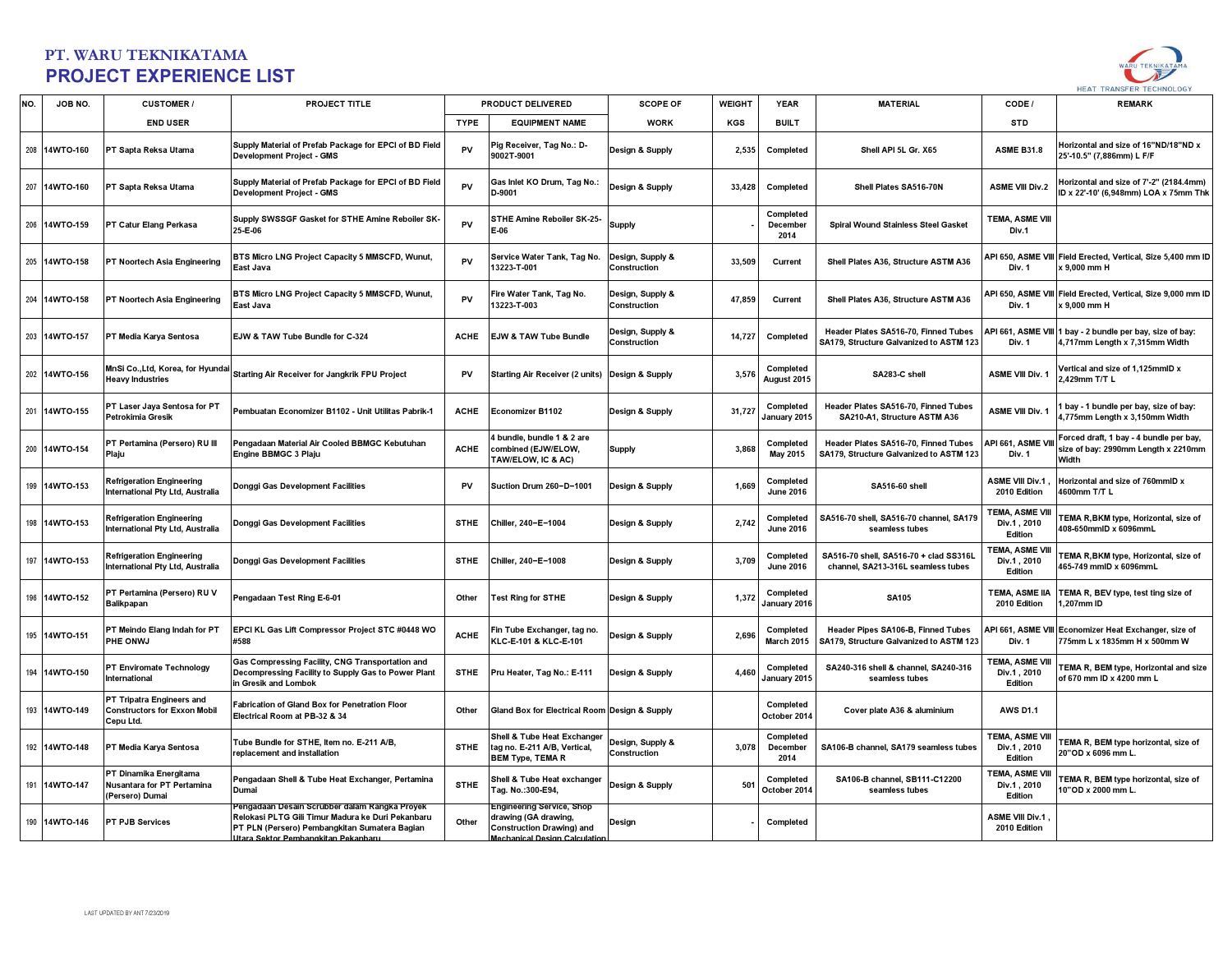

| NO. | JOB NO.       | <b>CUSTOMER/</b>                                                                    | <b>PROJECT TITLE</b>                                                                                                |             | <b>PRODUCT DELIVERED</b>                                                                                                          | <b>SCOPE OF</b>                  | <b>WEIGHT</b> | <b>YEAR</b>                    | <b>MATERIAL</b>                                                                                   | CODE /                                           | <b>REMARK</b>                                                                              |
|-----|---------------|-------------------------------------------------------------------------------------|---------------------------------------------------------------------------------------------------------------------|-------------|-----------------------------------------------------------------------------------------------------------------------------------|----------------------------------|---------------|--------------------------------|---------------------------------------------------------------------------------------------------|--------------------------------------------------|--------------------------------------------------------------------------------------------|
|     |               | <b>END USER</b>                                                                     |                                                                                                                     | <b>TYPE</b> | <b>EQUIPMENT NAME</b>                                                                                                             | <b>WORK</b>                      | KGS           | <b>BUILT</b>                   |                                                                                                   | <b>STD</b>                                       |                                                                                            |
|     | 189 14WTO-145 | PT Meindo Elang Indah for PT<br>PHE ONWJ                                            | EPCI for KL Gas Lift Compressor Project STC #0448<br>WO #588                                                        | <b>ACHE</b> | <b>Compressor After Cooler (E-</b><br>002A/B)                                                                                     | Design & Supply                  | 4,611         | Completed<br>February 2015     | Header Plates SA240 UNS32205. Finned<br>Tubes SA789 UNS32205, Structure<br>Galvanized to ASTM 123 | API 661, ASME VIII<br>Div. 1                     | Forced draft, 1 bay - 2 bundle per bay,<br>size of bay: 1.540 m Width x 3.353 m<br>Length  |
|     | 188 14WTO-145 | PT Meindo Elang Indah for PT<br>PHE ONWJ                                            | EPCI for KL Gas Lift Compressor Project STC #0448<br>WO #588                                                        | <b>ACHE</b> | <b>Compressor Interstage Cooler</b><br>$E-001A/B$                                                                                 | Design & Supply                  | 4,285         | Completed<br>February 2015     | Header Plates SA240 UNS32205, Finned<br>Tubes SA789 UNS32205, Structure<br>Galvanized to ASTM 123 | API 661. ASME VII<br>Div. 1                      | Forced draft, 1 bay - 2 bundle per bay,<br>size of bay: 1.528 m Width x 3.500 m<br>Length  |
|     | 185 14WTO-144 | PT Delapan Pintu Utama                                                              | Scrubber PJB Services, PLTGU Gresik                                                                                 | Other       | <b>Supply Mist Eliminator for</b><br>Scrubber                                                                                     | <b>Supply</b>                    |               | Completed<br>April 2014        | <b>SS304</b>                                                                                      | <b>ASME IIA</b>                                  |                                                                                            |
|     | 187 14WTO-143 | PT Pertamina (Persero) RU IV<br>Cilacap                                             | Turn Around 2014 Pertamina RU IV Cilacap                                                                            | <b>STHE</b> | Pengadaan Shell Assy<br>86E204)                                                                                                   | Supply                           | 1.44          | Completed<br>October 2014      | Shell SA285                                                                                       | TEMA, ASME VIII<br>Div.1, 2010<br>Edition        | TEMA, AEU type, Horizontal and size of<br>650mm ID x 670mm OD x 6071mm<br>Length           |
|     | 186 14WTO-142 | PT Pertamina (Persero) RU IV<br>Cilacap                                             | Turn Around 2014 Pertamina RU IV Cilacap                                                                            | <b>STHE</b> | Pengadaan Tube Bundle<br>Assy, Channel Cover, and<br>Channel Assy (86E206)                                                        | <b>Supply</b>                    | 12,400        | Completed<br>October 2014      | Tube Sheet SA105, Tube SA179, Channel<br>Cover + Channel Assy SA516 Gr.70                         | <b>TEMA, ASME VIII</b><br>Div.1.2010<br>Edition  | EMA, CJU type, Horizontal and size of<br>1050mID X 5416 mm L                               |
|     | 184 14WTO-141 | PT Delapan Pintu Utama                                                              | Scrubber PJB Services, PLTGU Gresik                                                                                 | Other       | <b>Engineering Service, Shop</b><br>drawing (GA drawing,<br><b>Construction Drawing) and</b><br><b>Mechanical Design Calculat</b> | Design                           |               | Completed<br>March 2014        |                                                                                                   | ASME VIII Div.1,<br>2010 Edition                 |                                                                                            |
|     | 183 14WTO-140 | PT Cabot Indonesia                                                                  | Cabot CL Coal Tar                                                                                                   | <b>STHE</b> | Oil Heater, Tag No.: EA-0-5-01 Supply                                                                                             |                                  | 984           | Completed<br>September<br>2014 | SA240-304                                                                                         | <b>TEMA, ASME VIII</b><br>Div.1, 2010<br>Edition | TEMA-C, BEM Type, Horizontal and size<br>of 16" OD x 2800 mm L                             |
|     | 182 14WTO-139 | PT Gearindo Prakasa for PT<br>PHE ONWJ                                              | <b>Turbulator MMC BX Cooler for Chemical Treatment</b>                                                              | Other       | Twisted tape turbulator (246<br>pcs), solid soft iron (500 pcs)                                                                   | <b>Supply</b>                    |               | Completed<br>April 2014        | SA240-304                                                                                         | ASME IIA, API 661                                |                                                                                            |
|     | 181 14WTO-138 | PT Pertamina (Persero) RU IV<br>Cilacap                                             | Turn Around 2014 Pertamina RU IV Cilacap                                                                            | <b>STHE</b> | Supply Floating Head dan Stat<br>Head Channel (011E129-2)                                                                         | Supply                           |               | Completed<br>October 2014      | SB171-614 floating head, SA516-70 CLAD<br>SB171-614 stat. head channel                            | <b>ASME IIA</b>                                  | 925mm ID x 73m thk, 860mm ID x<br>1022mm OD                                                |
|     | 180 14WTO-137 | PT. Petro Oxo Nusantara                                                             | Engineering Service for CFD Analysis on Reformer E-<br>010B                                                         | Other       | <b>Engineering Analysis</b>                                                                                                       | Design                           |               | Completed<br>October 2014      |                                                                                                   | <b>ASME VIII Div. 1</b>                          |                                                                                            |
|     | 179 14WTO-136 | PT Rekayasa Industri for PT<br>Pupuk Sriwidjaja                                     | <b>Pusri-IIB Project</b>                                                                                            | <b>STHE</b> | Air Compressor 2nd stage<br>intercooler, 101-JC3                                                                                  | Design & Supply                  | 32,071        | Completed<br><b>June 2015</b>  | SA240-316 shell & channel, SA213-316<br>seamless tubes                                            | <b>TEMA, ASME VIII</b><br>Div.1, 2010<br>Edition | TEMA-R, BXM, size of 1705 mm ID x<br>7825 mm LOA                                           |
|     | 178 14WTO-136 | PT Rekayasa Industri for PT<br>Pupuk Sriwidjaja                                     | <b>Pusri-IIB Project</b>                                                                                            | <b>STHE</b> | Air Compressor 2nd stage<br>ntercooler, 101-JC2                                                                                   | Design & Supply                  | 30.500        | Completed<br><b>June 2015</b>  | SA240-316 shell & channel, SA213-316<br>seamless tubes                                            | TEMA, ASME VIII<br>Div.1.2010<br>Edition         | EMA-R, BXM, size of 1790 mm ID x<br>8570 mm LOA                                            |
|     | 177 14WTO-136 | PT Rekayasa Industri for PT<br>Pupuk Sriwidjaja                                     | <b>Pusri-IIB Project</b>                                                                                            | <b>STHE</b> | Air Compressor 1st stage<br>intercooler, 101-JC1                                                                                  | Design & Supply                  | 37,91         | Completed<br><b>June 2015</b>  | SA240-316 shell & channel, SA213-316<br>seamless tubes                                            | TEMA, ASME VIII<br>Div.1, 2010<br>Edition        | EMA-R, BXM, size of 2130 mm ID x<br>8380 mm LOA                                            |
|     | 176 14WTO-135 | PT. Petro Oxo Nusantara                                                             | C-011 After Cooler, Tag No.: E-001                                                                                  | <b>STHE</b> | Shell side for STHE E-001                                                                                                         | Design & Supply                  | 568           | Completed<br><b>May 2014</b>   | SA106B shell, SA213-304 seamless tubes                                                            | TEMA, ASME VIII<br>Div.1, 2010<br>Edition        | TEMA-R, BEM, Size of 12" OD x sch. 20<br>x 2771 mm L                                       |
|     | 175 14WTO-134 | PT Yusonda Mahayasa<br>Nusantara                                                    | Proyek Pembangunan Mini LPG Plant 2.2 MMSCFD di<br>Musi Banyuasin - Palembang                                       | <b>ACHE</b> | Debutanizer Condenser (E-<br>1404) Combined with<br>Condensate Cooler (E-1405)                                                    | Design & Supply                  | 6500          | Completed<br><b>July 2014</b>  | Header Plates SA516-70. Finned Tubes<br>SA179, Structure Galvanized to ASTM 123                   | API 661, ASME<br>Div. 1                          | Forced draft, 1 bay - 1 bundle per bay,<br>size of bay: 2432mm Width x 4877mm<br>Lenath    |
|     | 174 13WTO-133 | PT Serba Dinamik Indonesia for<br>Petronas Carigali                                 | Kepodang Gas Development Project, Muriah PSC<br>Indonesia                                                           | Other       | <b>Insulation for Exhaust</b><br>Microturbine                                                                                     | Supply & Install                 |               | Completed<br>November<br>2013  | Rockwool 50mm thk, 120 kg/cbm                                                                     |                                                  |                                                                                            |
|     | 173 13WTO-131 | <b>PT Dresser-Rand Services</b><br><b>Indonesia for Chevron</b><br>Indonesia, Minas | Fabricate, Supply & Commissioning of Four (4) Units of<br>Air Cooler Heat Exchangers at Chevron Minas,<br>Indonesia | <b>ACHE</b> | units of ACHE, 1 lifting<br>device c/w sling, shackles &<br>load certification, supervision                                       | Design, Supply &<br>Construction | 5,540         | Completed<br>January 2014      | Header Plates SA516-70, Finned Tubes<br>SA179, Structure Galvanized to ASTM 123                   | API 661, ASME VII<br>Div. 1                      | Forced Draft, 4 Bays - 1 Bundle per bay,<br>Size of bay : 2,60 m Width x 5,20 m<br>Length. |
|     | 172 13WTO-130 | PT Pertamina (Persero) RU VI<br><b>Balongan</b>                                     | Pengadaan Lube Oil Cooler 15-K-103 E3 A/B                                                                           | <b>STHE</b> | units of STHE Lube Oil<br>Cooler                                                                                                  | Design & Supply                  | 1,350         | Completed                      | SA106B shell & channel, SA179 seamless<br>tubes                                                   | <b>TEMA, ASME VIII</b><br>Div.1, 2010<br>Edition | Size of 10 NPS x 2500mm L                                                                  |
|     | 171 13WTO-129 | <b>PT Samator</b>                                                                   | Replacement of Tube Bundle for Primary Evaporator<br>and Secondary Evaporator                                       | <b>STHE</b> | <b>Primary Evaporator and</b><br><b>Secondary Evaporator</b>                                                                      | <b>Fabrication &amp; Supply</b>  | 8,450         | Completed<br>November<br>2013  | SA312-316L shell & channel + SA213-316L<br>seamless tubes                                         | TEMA, ASME VIII<br>Div.1, 2010<br>Edition        | Size of 800mm ID x 1990mm L; 400mm<br>ID x 1997mm L                                        |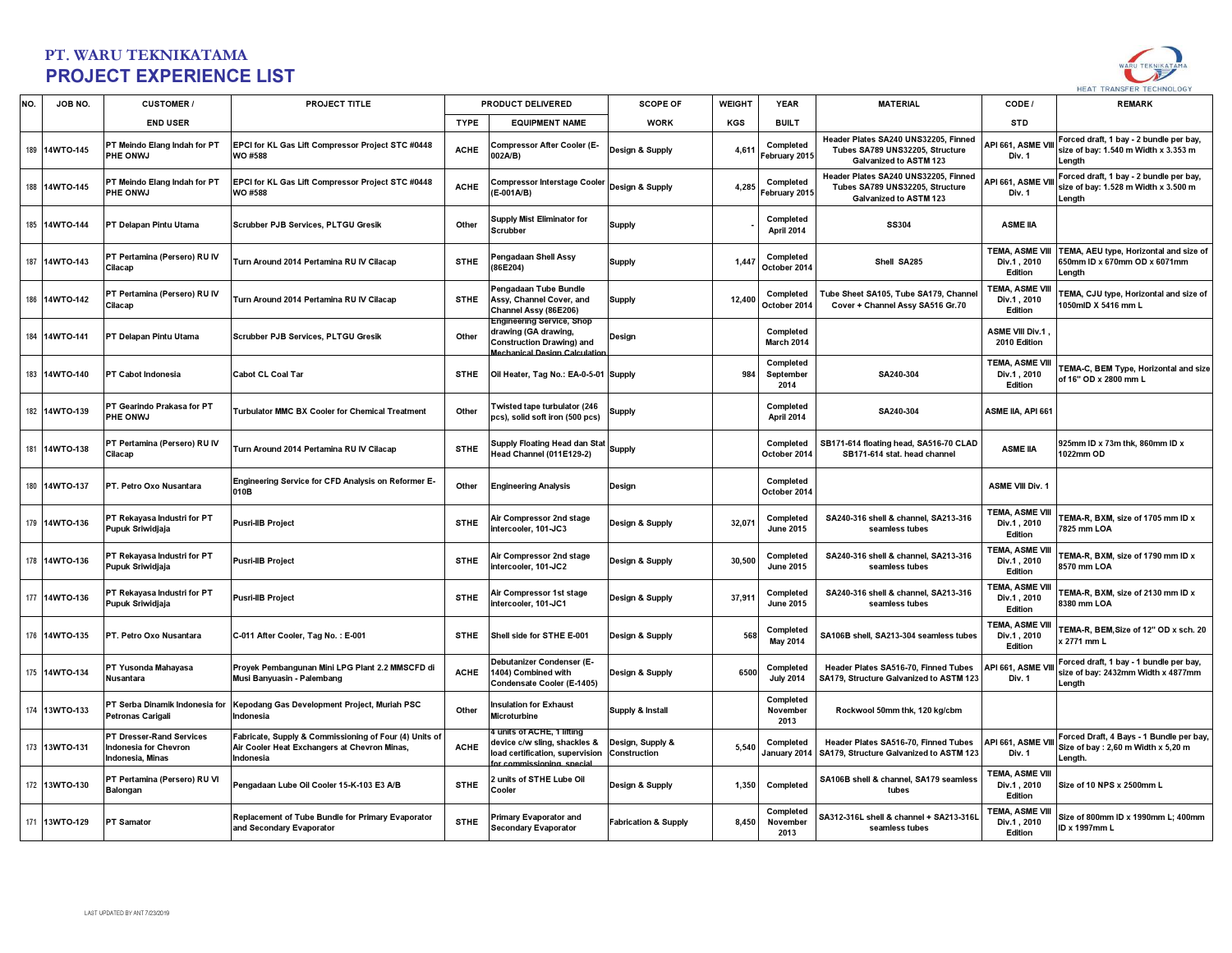

| NO. | JOB NO.       | <b>CUSTOMER/</b>                                               | <b>PROJECT TITLE</b>                                                                                                                   |             | <b>PRODUCT DELIVERED</b>                                                                                       | <b>SCOPE OF</b>                  | <b>WEIGHT</b> | <b>YEAR</b>                    | <b>MATERIAL</b>                                                                                                                         | CODE /                                 | <b>REMARK</b>                                                                              |
|-----|---------------|----------------------------------------------------------------|----------------------------------------------------------------------------------------------------------------------------------------|-------------|----------------------------------------------------------------------------------------------------------------|----------------------------------|---------------|--------------------------------|-----------------------------------------------------------------------------------------------------------------------------------------|----------------------------------------|--------------------------------------------------------------------------------------------|
|     |               | <b>END USER</b>                                                |                                                                                                                                        | <b>TYPE</b> | <b>EQUIPMENT NAME</b>                                                                                          | <b>WORK</b>                      | KGS           | <b>BUILT</b>                   |                                                                                                                                         | <b>STD</b>                             |                                                                                            |
|     | 170 13WTO-128 | PT Serba Dinamik Indonesia for<br>Petronas Carigali            | Kepodang Gas Development Project, Muriah PSC<br>Indonesia                                                                              | Other       | ntake & Exhaust Ducting Pipe Design, Supply &<br>for Micriturbine                                              | Construction                     | 3.597         | Completed<br>November<br>2013  | SA312-316L pipes                                                                                                                        | <b>ASME B31.3</b>                      |                                                                                            |
|     | 169 13WTO-127 | PT Enviromate Technology<br>International                      | Compressed Natural Gas (CNG) Tambak Lorok<br>Project, Semarang                                                                         | <b>STHE</b> | CNG Heat Exchanger Tag No.<br>E-200; Horizontal, BEM Type,<br><b>TEMAR</b>                                     | Design & Supply                  | 4,002         | Completed<br>September<br>2013 | SA312-316L shell & channel + SA213-316L<br>seamless tubes                                                                               | <b>ASME VIII Div.1</b><br>2010 Edition | Size of 18in OD x 5000mm T/T                                                               |
|     | 168 13WTO-126 | PT Enviromate Technology<br>International                      | Compressed Natural Gas (CNG) Tambak Lorok<br>Project, Semarang                                                                         | <b>STHE</b> | CNG Cooler Tag No. E-100;<br>Horizontal, CEU Type, TEMA                                                        | Design & Supply                  | 5,967         | Completed<br>September<br>2013 | SA106B shell + SA106B channel + SA179<br>seamless tubes                                                                                 | <b>ASME VIII Div.1</b><br>2010 Edition | Size of 18in OD x 5000mm T/T                                                               |
|     | 167 13WTO-125 | PT Enviromate Technology<br><b>International</b>               | Compressed Natural Gas (CNG) Tambak Lorok<br>Project, Semarang                                                                         | PV          | <b>Vent Stack</b>                                                                                              | Design & Supply                  | 1,961         | Completed<br>September<br>2013 | SA516-70/SA106B shell                                                                                                                   | <b>ASME VIII Div.1</b><br>2010 Edition | Size of 16in NPS x 16000mm T/T                                                             |
|     | 166 13WTO-125 | PT Enviromate Technology<br><b>International</b>               | Compressed Natural Gas (CNG) Tambak Lorok<br><b>Project, Semarang</b>                                                                  | PV          | <b>Closed Drain Drum</b>                                                                                       | Design & Supply                  | 2,289         | Completed<br>September<br>2013 | SA516-70/SA106B shell                                                                                                                   | <b>ASME VIII Div.1</b><br>2010 Edition | Size of 1200mm ID x 3200mm T/T                                                             |
|     | 165 13WTO-125 | PT Enviromate Technology<br>International                      | <b>Compressed Natural Gas (CNG) Tambak Lorok</b><br><b>Project, Semarang</b>                                                           | PV          | Instrument Air Separator, tag<br>no. V-300                                                                     | Design & Supply                  | 3,698         | Completed<br>September<br>2013 | SA516-70/SA106B shell                                                                                                                   | <b>ASME VIII Div.1</b><br>2010 Edition | Size of 1320mm ID x 4020mm T/T                                                             |
|     | 164 13WTO-125 | PT Enviromate Technology<br>International                      | Compressed Natural Gas (CNG) Tambak Lorok<br>Project, Semarang                                                                         | PV          | Gas Scrubber, tag no. V-100                                                                                    | Design & Supply                  | 3,998         | Completed<br>September<br>2013 | SA516-70/SA106B shell                                                                                                                   | <b>ASME VIII Div.1</b><br>2010 Edition | Size of 1070mm ID x 2440mm T/T                                                             |
|     | 163 13WTO-124 | PT Champion Kurnia Djaja<br><b>Technologies</b>                |                                                                                                                                        | Other       | Turbulator MMC AX Cooler for<br><b>Chemical Treatment, PHE</b><br><b>ONWJ</b> offshore platform                | Design & Supply                  |               | Completed<br>August 2013       | SS316 twisted tape turbulator                                                                                                           | API 661                                |                                                                                            |
|     | 162 13WTO-122 | PT Wijaya Karya (Persero) for<br>Chevron Indonesia, North Duri | Pengadaan Barang CVC Condensate Air Cooler & AWT<br>leater Proyek Rekayasa Pengadaan dan Konstruksi<br>NDD - 13 DURI - Riau, Indonesia | <b>STHE</b> | 3 units of AWT Heater - South<br>(8134.X.0701 ABC), Double<br>Pipe Hairpin Heat Exchanger                      | Design & Supply                  | 1,074         | Completed<br><b>June 2015</b>  | SA106B shell + SA182-316L channel and<br>seamless tubes                                                                                 | ASME VIII Div.1<br>2010 Edition        | Horizontal, Hairpin Type, and Size of<br>54.051 mm ID x 6373 mm Tube Length                |
|     | 161 13WTO-122 | PT Wijaya Karya (Persero) for<br>Chevron Indonesia, North Duri | Pengadaan Barang CVC Condensate Air Cooler & AWT<br>leater Proyek Rekayasa Pengadaan dan Konstruksi<br>NDD - 13 DURI - Riau, Indonesia | <b>STHE</b> | 1 units of AWT Heater - North<br>(8131.X.0701 ABCD), Double<br>Pipe Hairpin Heat Exchanger                     | Design & Supply                  | 1,265         | Completed<br><b>June 2015</b>  | SA106B shell + SA182-316L channel and<br>seamless tubes                                                                                 | <b>ASME VIII Div.1</b><br>2010 Edition | lorizontal, Hairpin Type, and Size of<br>46.33 mm ID x 6354.166 mm Tube<br>Length          |
|     | 160 13WTO-121 | PT Wijaya Karya (Persero) for<br>Chevron Indonesia, North Duri | Pengadaan Barang CVC Condensate Air Cooler & AWT<br>leater Proyek Rekayasa Pengadaan dan Konstruksi<br>NDD - 13 DURI - Riau, Indonesia | <b>ACHE</b> | I unit of Air Cooled Heat<br>Exchanger, CVC Condensate<br>Air Cooler, tag no.<br>131 Y 0901/0902/0903/090      | Design & Supply                  | 174,128       | Completed<br><b>June 2015</b>  | Header Plates SA516-70, Finned Tubes<br>SA179, Structure Galvanized to ASTM 123                                                         | API 661, ASME VIII<br><b>Div. 1</b>    | Forced Draft, 4 Bays - 2 Bundles per<br>bav<br>Size of bay : 6,10m Width x 12,49m<br>enath |
|     | 159 13WTO-120 | PT Tracon Industri                                             | Modifikasi dan Penyempurnaan Stasiun Pengumpul<br>Gas Merbau (EPC)                                                                     | <b>STHE</b> | Supply of 2 Years Spare Part<br>for Amine Salt Treater Cooler                                                  | <b>Supply</b>                    |               | Completed<br>February 2013     | WSSGF 316L/Solid 316L Gasket + SA193<br>B7/SA194 2H Bolts & Nuts + SA105N<br>Plug/Solid Soft Iron Gasket + Bearing +<br><b>HTD Relt</b> |                                        |                                                                                            |
|     | 158 13WTO-119 | PFM Engineering Pte Ltd,<br>Singapore                          | Supply Heat Exchanger tag no. HX#01, Vertical, BEM<br>Type, TEMAR                                                                      | <b>STHE</b> | Shell & Tube Heat Exchanger<br>tag no. HX#01, Vertical, BEM<br>Type, TEMA R                                    | Design & Supply                  | 9,819         | Completed<br>September<br>2013 | SA789-31803 Tube & SA182 F51<br>Tubesheet + SA240-31803 Gr. E Shell &<br>Channel                                                        | TEMA, ASME VIII<br>Div. 1              | Size 1190 mm ID x 4500 mm L                                                                |
|     | 157 13WTO-118 | PT. ALP Petro Industry                                         |                                                                                                                                        | <b>STHE</b> | Replacement unit Reboiler E-<br><b>202 SWS</b>                                                                 | Design & Supply                  |               | Completed<br><b>July 2013</b>  | Material of shell Carbon stell ASTM A516<br>Gr 70                                                                                       | <b>TEMA, ASME VIII</b><br>Div. 1       | Size 350 mm ID x 3048 mm L                                                                 |
|     | 156 13WTO-117 | PT. Indoturbine for PT<br>Pertamina EP                         | Subang Additional Gas Compression Feed Package                                                                                         | <b>ACHE</b> | Unit Compressor Discharge<br>Cooler Item No. E-001 A/B/C<br><b>Forced Draft</b>                                | Design & Supply                  |               | Completed<br>January 2014      | Forced Draft, Material Header A240-316,<br><b>Tube A213-TP316</b>                                                                       | Div. 1                                 | API 661, ASME VIII Estimate Size per bay 3975 m Width x<br>9449 m Lenath                   |
|     | 155 13WTO-116 | PT. Fajar Mas Murni                                            | Krakatau Daya Listrik Power Plant Project                                                                                              | Other       | Supply material nozzle                                                                                         | <b>Supply</b>                    |               | Completed<br>January 2013      | <b>Material forging</b>                                                                                                                 |                                        |                                                                                            |
|     | 154 12WTO-115 | ETI - Merak Borindo Mandiri                                    | <b>CNG Project Grati</b>                                                                                                               | <b>TANK</b> | Hot Water Tank Tag No. T-<br>200, Field Erected, Vertical,<br>complete set with Radiator,<br>Platform & Ladder | Design, Supply &<br>Construction | 25,603        | Completed<br><b>June 2013</b>  | Carbon Steel A36                                                                                                                        | API 650, ASME VIII<br>Div. 1           | Size 7500 mm ID x 6140 mm H                                                                |
|     | 153 12WTO-114 | ETI - Merak Borindo Mandiri                                    | <b>CNG Project Grati</b>                                                                                                               | <b>STHE</b> | STHE Tag No. E-200,<br>Horizontal, BEM Type, TEMA                                                              | Design & Supply                  |               | Completed<br>May 2013          | Shell: SA106-B, Tubes: SA179, Tube<br>Sheet & Forging: SA350 LF2 CL1                                                                    | <b>TEMA, ASME VIII</b><br>Div. 1       | Size 562 mm ID x 4200 mm L                                                                 |
|     | 152 12WTO-113 | PT. Istana Karang Laut for<br><b>Chevron Bangladesh</b>        | Jalalabad Process Up Grade Chevron Bangladesh,<br>Block Thirteen and Fourteen, LTD                                                     | <b>STHE</b> | Gas/Gas Exchanger, Tag No.<br>E251; NEN Type, TEMA R,<br><b>Horizontal</b>                                     | Design & Supply                  | 45,336        | Completed<br>January 2014      | Shell: SA516M-70N, Tubes: SA179M, Tube<br>Sheet & Forging: SA350M LF2 CL1                                                               | <b>TEMA, ASME VIII</b><br>Div. 1       | Size 965.2 mm ID x 14630 mm L; 45336<br>Kg                                                 |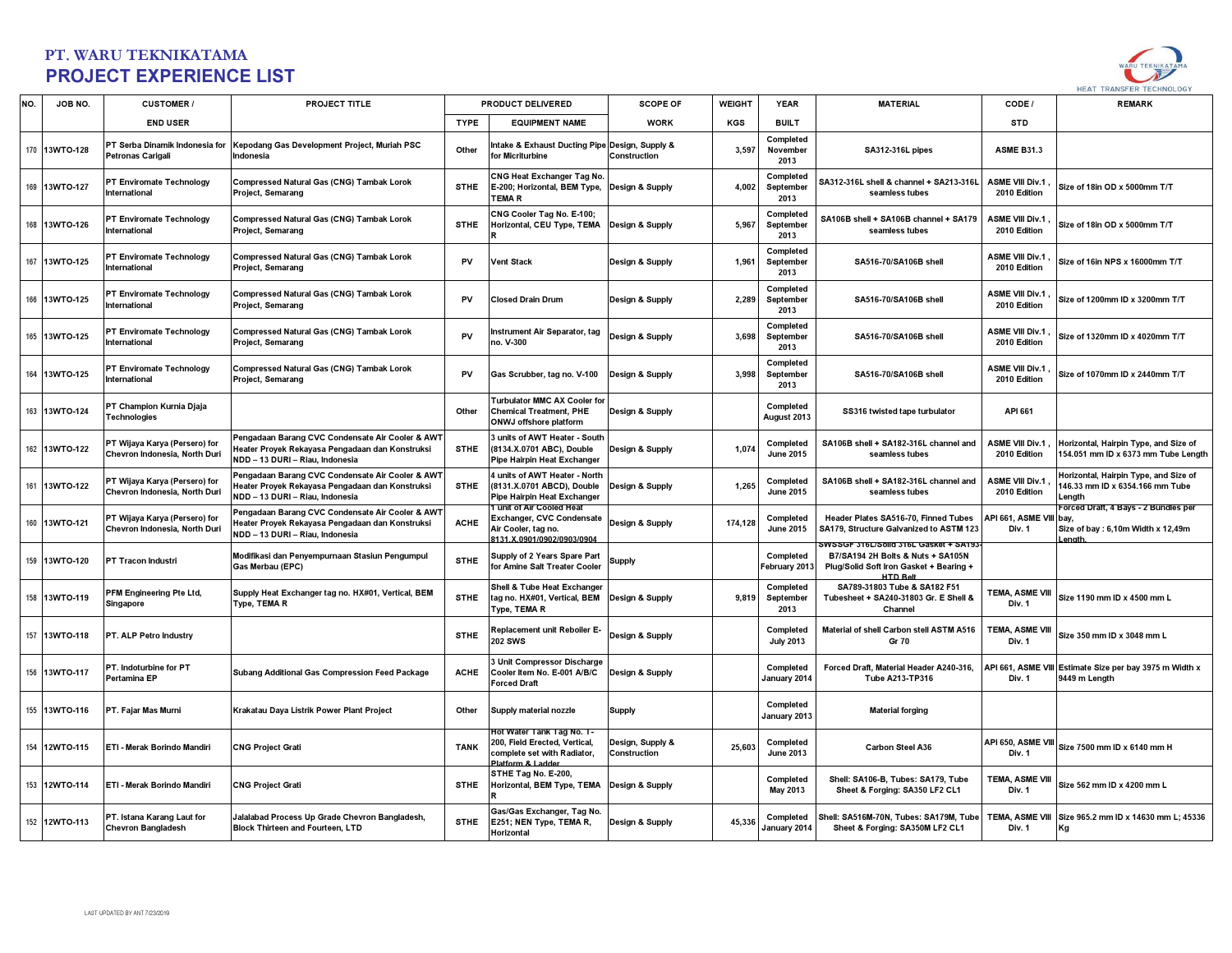

| NO. | JOB NO.       | <b>CUSTOMER/</b>                                       | <b>PROJECT TITLE</b>                                                                    |             | <b>PRODUCT DELIVERED</b>                                                         | <b>SCOPE OF</b>  | <b>WEIGHT</b> | <b>YEAR</b>                   | <b>MATERIAL</b>                                                                    | CODE /                           | <b>REMARK</b>                                                      |
|-----|---------------|--------------------------------------------------------|-----------------------------------------------------------------------------------------|-------------|----------------------------------------------------------------------------------|------------------|---------------|-------------------------------|------------------------------------------------------------------------------------|----------------------------------|--------------------------------------------------------------------|
|     |               | <b>END USER</b>                                        |                                                                                         | <b>TYPE</b> | <b>EQUIPMENT NAME</b>                                                            | <b>WORK</b>      | KGS           | <b>BUILT</b>                  |                                                                                    | <b>STD</b>                       |                                                                    |
|     | 151 12WTO-112 | PT. Istana Karang Laut                                 | <b>CNG Project Grati</b>                                                                | <b>STHE</b> | CNG Cooler Tag No. E-100;<br>Horizontal, CEU Type, TEMA                          | Design & Supply  |               | Completed<br>May 2013         | Shell: SA106-B, Tubes: SA179, Tube<br>Sheet & Forging: SA105N                      | TEMA, ASME VIII<br>Div. 1        | Size 476.25 mm ID x 4200 mm L                                      |
|     | 150 12WTO-111 | PT. Profab Indonesia                                   |                                                                                         | <b>STHE</b> | <b>Engineering services</b>                                                      |                  |               | Completed<br>December<br>2012 |                                                                                    | <b>TEMA, ASME VIII</b><br>Div. 1 |                                                                    |
|     | 149 12WTO-110 | PT. Depriwangga Engineering                            |                                                                                         | <b>ACHE</b> | <b>Engineering services, Site</b><br>services and supervision for<br><b>ACHE</b> | Design           |               | Completed<br>November<br>2012 |                                                                                    | API 661, ASME VIII<br>Div. 1     |                                                                    |
|     | 148 12WTO-109 | PT. Kayu Lapis Indonesia                               |                                                                                         | PHE         | Supply one set PHE (Mainen) Supply                                               |                  |               | Completed<br>January 2013     | Plate SS 316 (0.6mm T), Gasket EPDM,<br>PHE model P31 x 120                        | API 662                          |                                                                    |
|     | 147 12WTO-108 | PT. Petro Oxo Nusantara                                |                                                                                         | Other       | Supply fan of ACHE                                                               | <b>Supply</b>    |               | Completed                     |                                                                                    |                                  |                                                                    |
|     | 146 12WTO-107 | PT. Samator                                            |                                                                                         | <b>STHE</b> | <b>Retubing STHE BFW</b><br>Preheater BFU type, TEMA R                           | Design & Supply  |               | Completed                     |                                                                                    |                                  |                                                                    |
|     | 145 12WTO-106 | PT. Slipform Indonesia                                 | Sengkang Plant Block 2 Project                                                          | Other       | Material for SWC Phase #3<br>supply of valve                                     | <b>Supply</b>    |               | Completed                     |                                                                                    |                                  |                                                                    |
|     | 144 12WTO-105 | PT. Slipform Indonesia                                 | Sengkang Plant Block 2 Project                                                          | Other       | <b>Deaerator Safety Valve</b><br><b>Counters Flange and Gasket</b>               | <b>Supply</b>    |               | Completed                     |                                                                                    |                                  |                                                                    |
|     | 143 12WTO-104 | PT. Slipform Indonesia                                 | Sengkang Plant Block 2 Project                                                          | Other       | Material for SWC Phase # 3                                                       | <b>Supply</b>    |               | Completed                     |                                                                                    |                                  |                                                                    |
|     | 142 12WTO-103 | PT. Slipform Indonesia                                 | Sengkang Plant Block 2 Project                                                          | Other       | Material for SWC Phase #3                                                        | <b>Supply</b>    |               | Completed                     |                                                                                    |                                  |                                                                    |
|     | 141 12WTO-102 | PT. JGC Indonesia                                      | Penambahan Sour Water Stripping RU-V Balikpapan                                         | Other       | Site services and supervision Services                                           |                  |               | Completed<br>February 2012    |                                                                                    |                                  |                                                                    |
|     | 140 12WTO-101 | PT. Sandana - Samator Group                            |                                                                                         | PHE         | Spare part Gasket NBR                                                            | <b>Supply</b>    |               | Completed<br>October 2012     |                                                                                    |                                  |                                                                    |
|     | 139 12WTO-100 | PT. BBM Petroina - TPPI                                |                                                                                         | Other       | <b>Basket Strainer</b>                                                           | Design & Supply  |               | Completed<br>November<br>2014 | Ellipsoidal head and shell Carbon Steel,<br><b>Element Filter SS304</b>            | <b>ASME VIII Div. 1</b>          |                                                                    |
|     | 138 12WTO-099 | PT. Tracon Industri                                    | Modifikasi dan Penyempurnaan Stasiun Pengumpul<br>Gas Merbau (EPC)                      | Other       | <b>Spreader Bar for ACHE</b>                                                     | <b>Supply</b>    |               | Completed<br><b>July 2012</b> | <b>Material Carbon Steel</b>                                                       | <b>ASME VIII Div. 1</b>          |                                                                    |
|     | 137 12WTO-098 | PT. Fajar Mas Murni                                    | Krakatau Daya Listrik Power Plant Project                                               | ACHE        | <b>Gas Cooler</b>                                                                | Design & Supply  | 12,746        | Completed<br>December<br>2012 | Forced Draft, Material Header A240-304,<br><b>Tube A213-TP304</b>                  | API 661, ASME VIII<br>Div. 1     | Plot Area 3.1 m W x 6.7 m L                                        |
|     | 136 12WTO-097 | Pertamina RU IV Cilacap                                | <b>Part Replacement</b>                                                                 | Other       | Channel Cover & Shell Cover Supply                                               |                  |               | Completed<br>December<br>2012 | Ellipsoidal head and shell Carbon Steel                                            | ASME VIII Div. 1                 |                                                                    |
|     | 135 12WTO-096 | PT. Guntner Indonesia                                  | Provision of Calibrated Instrument and Qualified<br><b>Operator for Vibration Check</b> | Other       | <b>Inspection Service</b>                                                        | <b>Supply</b>    |               | Completed<br>April 2012       |                                                                                    |                                  |                                                                    |
|     | 134 12WTO-095 | PT. Kayan Putra Utama Coal                             | <b>Supply Instrument Parts</b>                                                          | Other       | <b>Magnetic Level Gauge</b>                                                      | Supply & Install |               | Completed<br>August 2012      |                                                                                    |                                  |                                                                    |
|     | 133 12WTO-094 | PT. Rekayasa Industri for PT<br>Pertamina RU III Plaju | Sour Water Striper Project-PT. Pertamina RU-III (Plaju)                                 | <b>ACHE</b> | Side Reflux Cooler (E-63-002)<br>and Bottom Cooler (E-63-004)                    | Design & Supply  | 37,003        | Completed<br>December<br>2012 | Header Plates Duplex, Tube Duplex<br>Seamless, Structure Galvanized to ASTM<br>123 | Div. 1                           | API 661, ASME VIII 4.4m W x 9.2m L Forced Draft, 2.8m W x<br>6.1mW |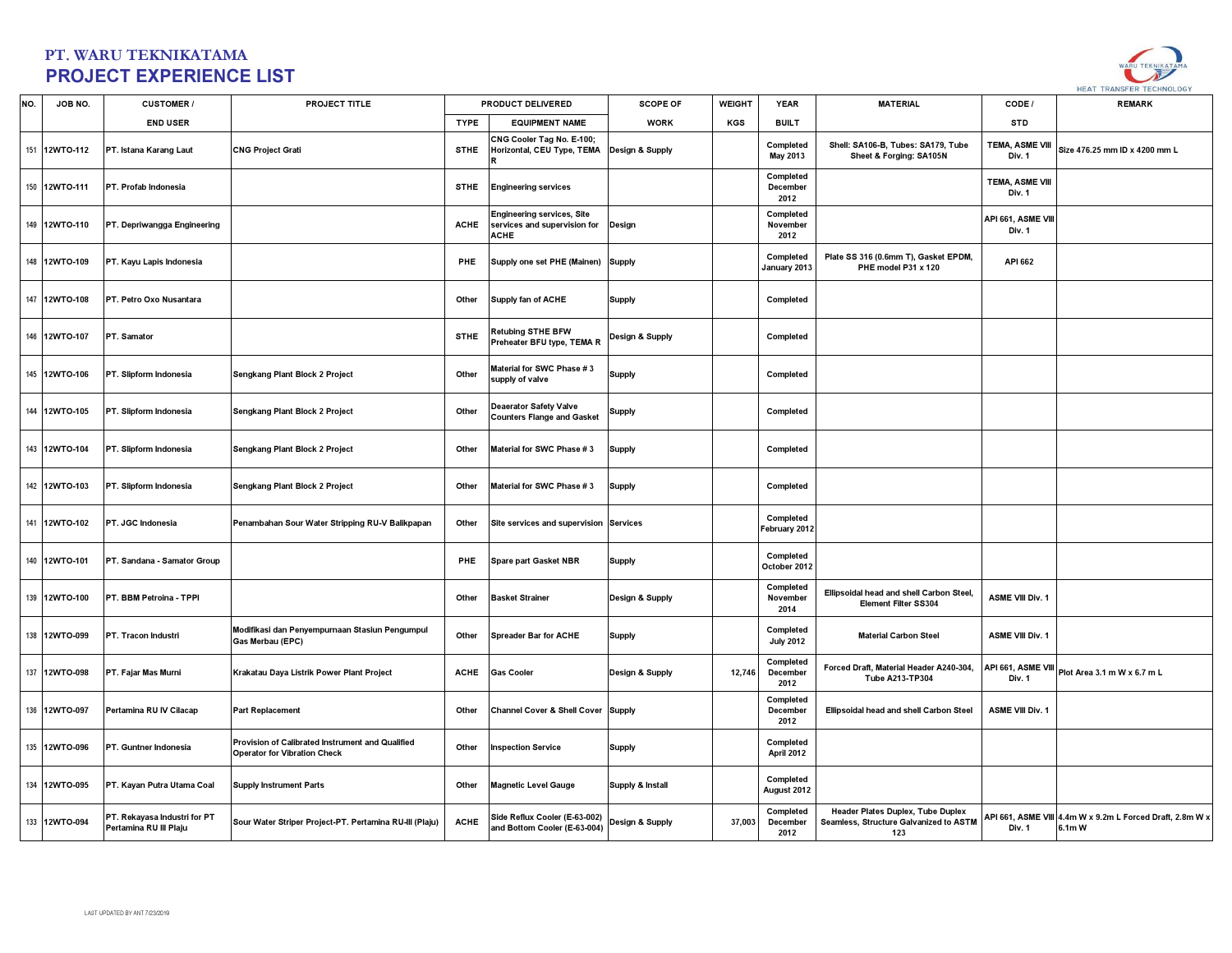

| NO. | JOB NO.       | <b>CUSTOMER/</b>                                             | <b>PROJECT TITLE</b>                                                             |             | PRODUCT DELIVERED                                                                                       | <b>SCOPE OF</b>    | <b>WEIGHT</b> | <b>YEAR</b>                   | <b>MATERIAL</b>                                                                        | CODE /                           | <b>REMARK</b>                                                                               |
|-----|---------------|--------------------------------------------------------------|----------------------------------------------------------------------------------|-------------|---------------------------------------------------------------------------------------------------------|--------------------|---------------|-------------------------------|----------------------------------------------------------------------------------------|----------------------------------|---------------------------------------------------------------------------------------------|
|     |               | <b>END USER</b>                                              |                                                                                  | <b>TYPE</b> | <b>EQUIPMENT NAME</b>                                                                                   | <b>WORK</b>        | KGS           | <b>BUILT</b>                  |                                                                                        | <b>STD</b>                       |                                                                                             |
|     | 132 12WTO-093 | PT. JGC Indonesia                                            | Penambahan Sour Water Stripping RU-V Balikpapan                                  | Other       | Spare Part for Fin Fan<br>Cooler/ACHE                                                                   | <b>Supply</b>      |               | Completed<br>January 2012     | Gasket solid soft iron for plug and grease<br><b>NSK lub</b>                           |                                  |                                                                                             |
|     | 131 12WTO-092 | PT. Kayan Putra Utama Coal                                   | Design & Supply of Storage Tank                                                  | PV          | Oil Tank Capasity 12 kL and<br>7.5 kL                                                                   | Design & Supply    | 2305&<br>1835 | Completed<br>August 2012      | Ellipsoidal head and shell Carbon Steel                                                | Div. 1                           | API 650, ASME VIII 1) Size: 1800mm ID x 5500mm LOA<br>2) 1550mm ID x 4887mm LOA             |
|     | 130 12WTO-091 | <b>CV. Richtech</b>                                          |                                                                                  | <b>PHE</b>  | Spare part Gasket NBR                                                                                   | <b>Supply</b>      |               | Completed<br>April 2012       | <b>Gasket NBR</b>                                                                      | API 662                          |                                                                                             |
|     | 129 12WTO-090 | PT. Dinamika Mitra Sejati                                    | Sengkang Combined Cycle Power Plant Project                                      | PV          | Deaerator System consits of<br>Spray-tray type vertical<br>striping tower and Horizontal<br>torage tank | Design & Supply    | 8,000         | Completed<br>November<br>2012 | Shell & dished head SA516-70, Spray<br>chamber SS 304L                                 | ASME VIII Div. 1                 | Striping tower 1200 x 2500 and<br>Horizontal storage tank ID 2300 x 6700 L                  |
|     | 128 12WTO-089 | PT. Wijaya Karya / PT. Indonesia<br><b>Chemical Alumina</b>  | ICA Alumina Tayan Project                                                        | PV          | Air Receiver Tank                                                                                       | Design & Supply    | 42,047        | Completed<br>February 2013    | Carbon Steel SS400 or A36                                                              | API 650, ASME VIII<br>Div. 1     | Size: 1346mm ID x 2635mm T/T L                                                              |
|     | 127 12WTO-088 | PT. Tracon Industri                                          | Modifikasi dan Penyempurnaan Stasiun Pengumpul<br>Gas Merbau (EPC)               | <b>ACHE</b> | <b>Amine Salt Treater Cooler</b>                                                                        | Design & Supply    | 8,093         | Completed<br><b>July 2012</b> | Header Plates SA516 Gr.70, Tube SA179<br>Seamless, Structure Galvanized to ASTM<br>123 | Div. 1                           | API 661, ASME VIII 5.5' W x 12.7' L Forced Draft                                            |
|     | 126 12WTO-087 | PT. Mitra Teknik Abadi                                       |                                                                                  | Other       | Supply material of Tube A 179 Supply                                                                    |                    |               | Completed<br>February 2012    |                                                                                        |                                  |                                                                                             |
|     | 125 12WTO-086 | PT. Kayan Putra Utama Coal                                   | Units of Fuel storage tank capacity 30KL c/w skid<br>foundation and Tank Shelter | <b>TANK</b> | <b>Units of Fuel storage tank</b><br>capacity 30KL c/w skid<br>foundation and Tank Shelter              | Design & Supply    | 10,950        | Completed<br><b>July 2012</b> | Carbon Steel A36 / SS400                                                               | Div. 1                           | API 650, ASME VIII Size: ID 2525mm x 6772mm LOA x 8mm<br>Thk, Empty weight per unit 5475 kg |
|     | 124 12WTO-085 | PT. Karya Energi Indoinesia for<br>Santos (Sampang) Pty. Ltd |                                                                                  | Other       | Spare Part for Fin Fan<br>Cooler/ACHE                                                                   | <b>Supply</b>      |               | Completed<br>January 2012     | Belt, Bearing, Pulley and Vibration Switch                                             | API 661                          |                                                                                             |
|     | 123 12WTO-084 | PT. Lintech Duta Pratama                                     |                                                                                  | Other       | Plate material                                                                                          | <b>Supply</b>      |               | Completed<br>December<br>2011 |                                                                                        |                                  |                                                                                             |
|     | 122 12WTO-083 | PT. Lintech Duta Pratama                                     |                                                                                  | Other       | Plate material                                                                                          | <b>Supply</b>      |               | Completed<br>December<br>2011 |                                                                                        |                                  |                                                                                             |
|     | 121 12WTO-082 | PT. Lintech Duta Pratama                                     |                                                                                  | Other       | Plate material                                                                                          | <b>Supply</b>      |               | Completed<br>December<br>2011 |                                                                                        |                                  |                                                                                             |
|     | 120 11WTO-081 | PT. Punj Lloyd Indonesia                                     | Pertamina PHE ONWJ New Field Development Project                                 | Other       | Spare Part for Fin Fan<br>Cooler/ACHE                                                                   | <b>Supply</b>      |               | Completed<br>December<br>2011 | <b>Bolts and Nuts of Fan</b>                                                           | API 661                          |                                                                                             |
|     | 119 11WTO-080 | Santos (Sampang) Pty. Ltd                                    |                                                                                  | Other       | Spare Part for Fin Fan<br>Cooler/ACHE                                                                   | <b>Supply</b>      |               | Completed<br>January 2012     | Belt, Bearing, Pulley and Vibration Switch                                             | API 661                          |                                                                                             |
| 118 | 11WTO-079     | PT. Lintech Duta Pratama                                     | <b>Fabrication of Air Receiver</b>                                               | PV          | <b>Fabrication of Air Receiver</b>                                                                      | <b>Fabrication</b> | 7,658         | Completed<br>January 2012     | Ellipsoidal head and shell Carbon Steel                                                | Div. 1                           | API 650, ASME VIII Size of 2500mm OD x 4660mm LOA                                           |
|     | 117 11WTO-078 | PT. PAL Indonesia                                            | PT. Pertamina (persero), Production Sungai Pakning                               | <b>STHE</b> | lube Bundle Assy, ¾ In,<br>SA179                                                                        | Design & Supply    |               | Completed<br>January 2012     | Tube SA179, Tube Sheet SA516 Gr.70                                                     | TEMA, ASME VIII<br>Div. 1        |                                                                                             |
|     | 116 11WTO-077 | PT. Punj Lloyd Indonesia                                     | Pertamina PHE ONWJ New Field Development Project                                 | Other       | <b>Spreader Bar for ACHE</b>                                                                            | <b>Supply</b>      |               | Completed<br>October 2011     |                                                                                        | <b>ASME VIII Div. 1</b>          |                                                                                             |
|     | 115 11WTO-076 | PT. Trans Pacific Petrochemical<br>Indotama                  |                                                                                  | <b>STHE</b> |                                                                                                         | Design & Supply    |               | Completed<br>December<br>2011 | Tube Naval Brass SB111 UNS C44300                                                      | TEMA, ASME VIII<br>Div. 1        |                                                                                             |
|     | 114 11WTO-075 | PT. Petro Oxo Nusantara                                      | heater                                                                           | <b>STHE</b> | E-438 2EH Cooler                                                                                        | Design & Supply    | 1,206         | Completed<br>December<br>2011 | Tubes: SA213-304, Tube sheet: SS304,<br>Channel/Shell: SA106-B                         | <b>TEMA, ASME VIII</b><br>Div. 1 | TEMA-R, BEM Type, Size of 406mm OD<br>x 3500mm L                                            |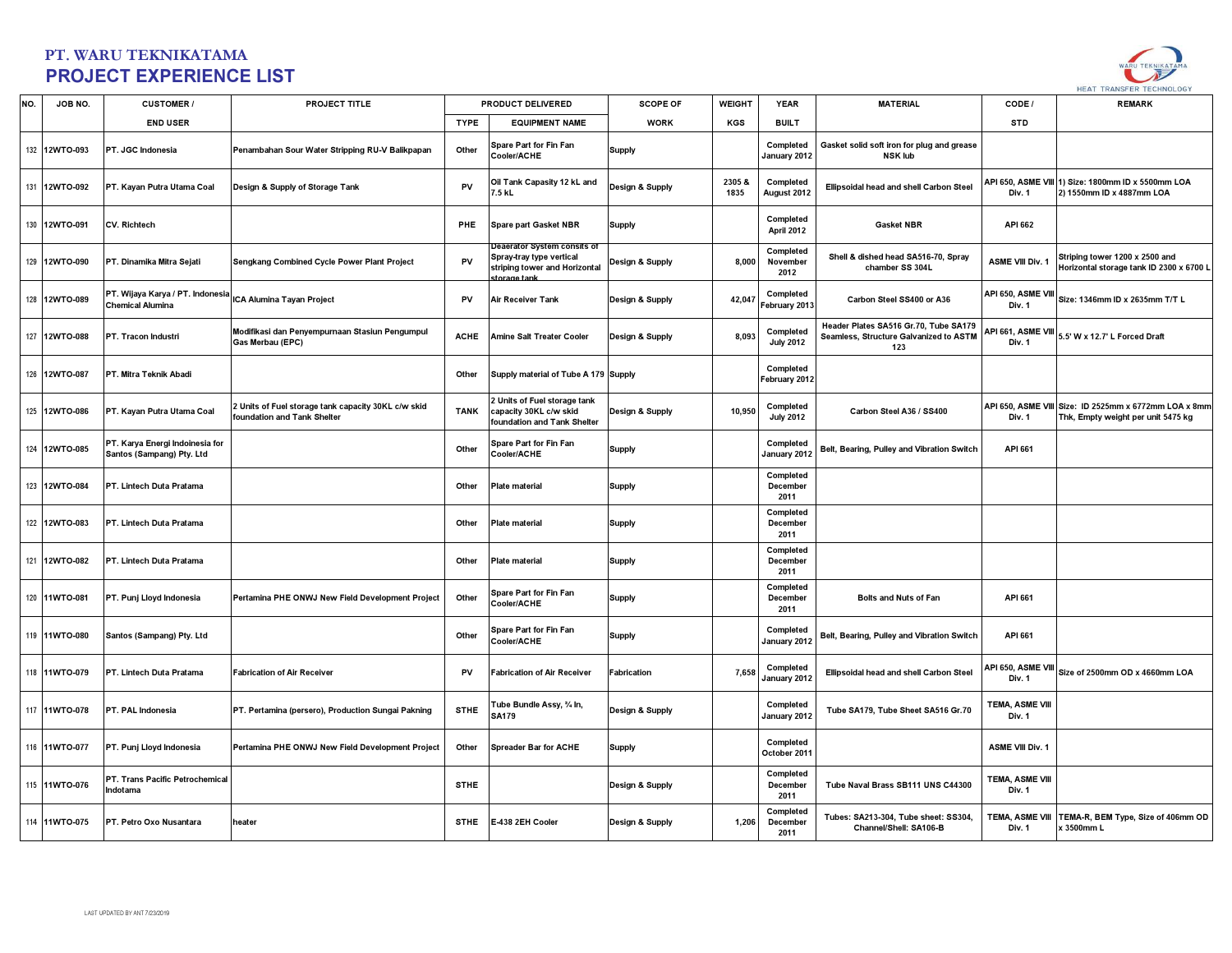

| NO. | JOB NO.       | <b>CUSTOMER/</b>                              | PROJECT TITLE                                                                                         |             | PRODUCT DELIVERED                                                                                                    | <b>SCOPE OF</b>                  | <b>WEIGHT</b> | <b>YEAR</b>                    | <b>MATERIAL</b>                                                                                   | CODE /                           | <b>REMARK</b>                                                           |
|-----|---------------|-----------------------------------------------|-------------------------------------------------------------------------------------------------------|-------------|----------------------------------------------------------------------------------------------------------------------|----------------------------------|---------------|--------------------------------|---------------------------------------------------------------------------------------------------|----------------------------------|-------------------------------------------------------------------------|
|     |               | <b>END USER</b>                               |                                                                                                       | <b>TYPE</b> | <b>EQUIPMENT NAME</b>                                                                                                | <b>WORK</b>                      | KGS           | <b>BUILT</b>                   |                                                                                                   | <b>STD</b>                       |                                                                         |
|     | 113 11WTO-074 | PT. Wijaya Karya                              | <b>PLTD Ambon</b>                                                                                     | PHE         | Sea water cooler                                                                                                     | <b>Supply</b>                    |               | Completed<br>November<br>2011  | Plate Titanium 0.5, Gasket NBR, PHE<br>model HT201L-1P-79                                         | API 662                          |                                                                         |
|     | 112 11WTO-073 | CV. Richtech                                  |                                                                                                       | PHE         |                                                                                                                      | <b>Supply</b>                    |               | Completed<br><b>June 2011</b>  | Plate SS316, Gasket NBR                                                                           | API 662                          |                                                                         |
|     | 111 11WTO-072 | PT. Punj Lloyd Indonesia                      | Pertamina PHE ONWJ New Field Development Project                                                      | <b>STHE</b> |                                                                                                                      | Design & Supply                  |               | Completed<br>August 2011       |                                                                                                   | <b>TEMA, ASME VIII</b><br>Div. 1 |                                                                         |
|     | 110 11WTO-071 | PT. Petro Oxo Nusantara                       | Reformer Feed Preheating Coil tag no. E-010 B                                                         | <b>ACHE</b> | Reformer Feed Preheating<br>Coil tag no. E-010 B                                                                     | Design, Supply &<br>Construction |               | Completed<br><b>June 2011</b>  | Cuntruction with material of Pipe 253 MA                                                          | ASME VIII Div. 1                 | H-3060 x L 600 x W 3650                                                 |
|     | 109 11WTO-070 | PT. Punj Lloyd Indonesia                      | Pertamina PHE ONWJ New Field Development Project                                                      | <b>ACHE</b> | After Cooler. MMC-C-001-AX<br>forced draft combine Lube Oil<br>Cooler MMC-C-001-CX forced<br>raft & After Cooler MMC | Design & Supply                  |               | Completed<br>August 2011       | SA249-316L Welded Tube + SA516 Gr.70<br>Header                                                    | API 661, ASME VIII<br>Div. 1     | 4575 W x 9,883 L Forced Draft<br>4,587 W x 12,896 L Force Draft         |
|     | 108 11WTO-069 | PT. Telehouse Engineering                     |                                                                                                       | Other       | $CKD$ Shelter $-3 \times 4 \times 3$ M<br>Including Baseframe +<br>Pedestal                                          | <b>Supply</b>                    |               | Completed<br>March 2011        |                                                                                                   |                                  |                                                                         |
|     | 107 11WTO-068 | PT. Tripatra Engineers and<br>Constructors    | Jambi Merang Development Gas Production Facilities                                                    | Other       | <b>Technical Assistance for</b><br>treated Gas Cooler (SK-25-E-<br>02)                                               |                                  |               | Completed<br>February 2011     | Treated Gas Cooler (SK-25-E-02)                                                                   |                                  |                                                                         |
|     | 106 10WTO-067 | CV. Richtech                                  |                                                                                                       | PHE         | <b>PHE Package</b>                                                                                                   | <b>Supply</b>                    |               | Completed<br>december<br>2010  | GXD-007 x 53                                                                                      | API 662                          |                                                                         |
|     | 105 10WTO-066 | PT. JGC Indonesia                             | Penambahan Sour Water Stripping RU-V Balikpapan                                                       | <b>ACHE</b> | SWS Pump Around Cooler (E-<br>17-03), Stripped Water Cooler Design & Supply<br>(E-17-04)                             |                                  |               | Completed<br>February 2011     | Header Plates SA204 Gr. 316L. Tube<br>SA213 TP 316L Seamless, Structure<br>Galvanized to ASTM 123 | Div. 1                           | API 661, ASME VIII E-17-03 Forced Draft, E-17-04 Forced<br><b>Draft</b> |
|     | 104 10WTO-065 | PT. Mega Surya Eratama                        |                                                                                                       | PHE         | <b>PHE Package</b>                                                                                                   | <b>Supply</b>                    |               | Completed<br>december<br>2010  | GLD-013-L-5-N-34 and GLD-013-M-5-N-58                                                             | API 662                          |                                                                         |
|     | 103 10WTO-064 | PT. Bina Usaha Maritim<br>Indonesia           |                                                                                                       | PHE         | Spare Part of Titanium plates<br>and Gasket GXD-042                                                                  | Supply                           |               | Completed<br>december<br>2010  | GXD-042-L-5-Ti-1234-NBR                                                                           | API 662                          |                                                                         |
|     | 102 10WTO-063 | CV. Kalen Tapen                               | Pertamina EP Region Jawa                                                                              | <b>ACHE</b> | <b>Gas Cooler</b>                                                                                                    | <b>Supply</b>                    |               | Completed<br>November<br>2010  | Replacement AC Coil Section for E 170.2                                                           | API 661, ASME VIII<br>Div. 1     |                                                                         |
|     | 101 10WTO-062 | <b>Tripatra Engineers and</b><br>Constructors | Jambi Merang Development Gas Production Facilities                                                    | <b>ACHE</b> | Supply of transportation beam<br>& nuts for fireproofing of air<br>cooled heat exchangers                            | <b>Supply</b>                    |               | Completed<br>September<br>2010 |                                                                                                   |                                  |                                                                         |
|     | 100 10WTO-061 | PT. Yudistira Energy                          | LPG Plant - Pondok Tengah, Bekasi Utara                                                               | <b>ACHE</b> | Regen Gas Cooler E-104, LPG<br>Condenser E-404,<br>Condensate E-407                                                  | Design & Supply                  |               | Completed<br>September<br>2010 | Seamless tubes SA179, SA516Gr.70<br>SA106Gr.B, SA105                                              | API 661, ASME VIII<br>Div. 1     |                                                                         |
|     | 99 10WTO-060  | PT. PLN (Persero)                             | PT. Transalindo Eka Persada for PT. PLN Pembangkit Sumatera Bagian Utara Sector<br>Pembangkit Belawan | <b>STHE</b> | Lube Oil Cooler PLTU 2                                                                                               | Design & Procurement             |               | Completed<br>September<br>2010 | Seamless tubes SB338 Gr2 size of 15.875<br>OD x 1.245 A/W x 3950mmLG                              | <b>TEMA, ASME VIII</b><br>Div. 1 | TEMA-R Class, BEW type, Size 406.4<br>OD x 3950 L                       |
|     | 98 10WTO-059  | In purpose of ASME U Stamp<br>equirement      |                                                                                                       | Other       |                                                                                                                      |                                  |               | Completed<br>September<br>2010 |                                                                                                   |                                  |                                                                         |
|     | 97 10WTO-058  | <b>Tripatra Engineers and</b><br>Constructors | Jambi Merang Development Gas Production Facilities                                                    | <b>ACHE</b> | Lean Solvent Cooler (SK-25-E- Design & Supply<br>04)                                                                 |                                  |               | Completed<br>2010              | Steel structure support height complete<br>with fabrication and hot dip galvanized                | API 661, ASME VIII<br>Div. 1     |                                                                         |
|     | 96 10WTO-057  | Korea Development Co, LTD                     |                                                                                                       | <b>ACHE</b> | Air Cooled Heat Exchanger<br>Tube Bundle Assembly for<br><b>PPP Compressor Project</b>                               | Construction                     |               | Completed<br>2010              |                                                                                                   | API 661, ASME VIII<br>Div. 1     |                                                                         |
|     | 95 10WTO-056  | PT. Dinamika Energitama<br>Nusantara          | Generator Power Plant 3 MW-Solo                                                                       | Other       | Design and Engineering work<br>external piping system &<br>support                                                   | Design                           |               | Completed<br>August 2010       |                                                                                                   |                                  |                                                                         |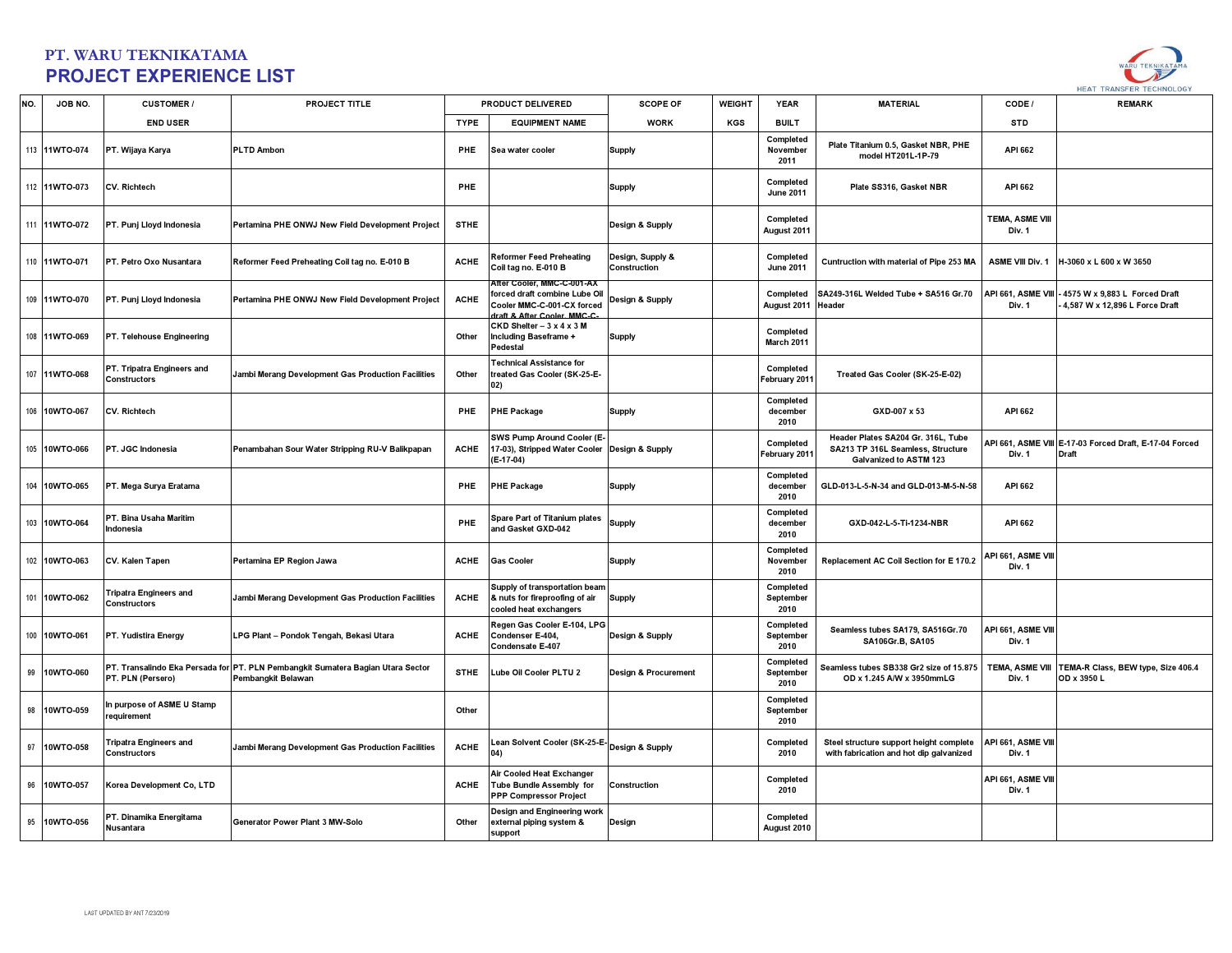

| NO. | JOB NO.      | <b>CUSTOMER/</b>                                                                         | <b>PROJECT TITLE</b>                                                               |             | PRODUCT DELIVERED                                                            | <b>SCOPE OF</b>   | <b>WEIGHT</b> | <b>YEAR</b>                      | <b>MATERIAL</b>                                                                               | CODE /                           | <b>REMARK</b>                                                                                    |
|-----|--------------|------------------------------------------------------------------------------------------|------------------------------------------------------------------------------------|-------------|------------------------------------------------------------------------------|-------------------|---------------|----------------------------------|-----------------------------------------------------------------------------------------------|----------------------------------|--------------------------------------------------------------------------------------------------|
|     |              | <b>END USER</b>                                                                          |                                                                                    | <b>TYPE</b> | <b>EQUIPMENT NAME</b>                                                        | <b>WORK</b>       | KGS           | <b>BUILT</b>                     |                                                                                               | <b>STD</b>                       |                                                                                                  |
| 94  | 10WTO-055    | PT. Otsuka Indonesia                                                                     | PT. Otsuka Indonesia                                                               | <b>PHE</b>  | GXD-026-L-5-P-121                                                            | <b>Supply</b>     |               | Completed<br>april, 2010         | EPDM(P) Gaskets, SS304 Plates, DN100,<br><b>DIN2501 SS316</b>                                 | API 662                          |                                                                                                  |
|     | 93 09WTO-054 | Profab Indonesia, PT                                                                     |                                                                                    | Other       | Supply of Structural Design of<br>Surge Tank 200 BBL                         | Design            |               | Completed<br>january, 2010       |                                                                                               | <b>ASME VIII Div. 1</b>          |                                                                                                  |
|     | 92 09WTO-053 | PT. Media Karya Sentosa                                                                  | PT. Media Karya Sentosa                                                            | <b>ACHE</b> | Propane Condenser (HX-1) for Design, Supply &<br>flowrate 35000 lbr/hr       | Construction      | 22,914        | Completed<br><b>March, 2010</b>  | SA516Gr70, SA179 seamless,<br>SA106GrB/SA105, SA105 plugs                                     | API 661, ASME VIII<br>Div. 1     | 15.7' W x 29.2' L Forced Draft                                                                   |
|     | 91 09WTO-052 | Jasa Metal                                                                               |                                                                                    | Other       | <b>Tube Material</b>                                                         | <b>Supply</b>     |               | Completed<br>2010                |                                                                                               |                                  |                                                                                                  |
|     | 90 09WTO-051 | ripatra Engineers and<br><b>Constructors for HESS-</b><br>Pertamina Jambi Merang         | Jambi Merang Development Gas Production Facilities                                 | <b>ACHE</b> | Stabilizer Overhead Comp.<br>AfterCooler (SK-35-E-02 A/B)                    | Design and Supply |               | Completed<br>August 2010         | A213 TP316L Tube & A240 Gr. 316L<br>Header                                                    | API 661, ASME VIII<br>Div. 1     |                                                                                                  |
|     | 89 09WTO-050 | Santos Asia Pasific Ptv. Ltd                                                             | Santos Asia Pasific Ptv. Ltd                                                       | <b>ACHE</b> | service and replacement of<br>blades (moore fans) on ACHE                    | <b>Supply</b>     |               | Completed<br>November<br>2009    |                                                                                               | API 661, ASME VIII<br>Div. 1     |                                                                                                  |
| 88  | 09WTO-049    | Santos (Sampang) Pty. Ltd                                                                | Santos (Sampang) Pty. Ltd                                                          | <b>ACHE</b> | service order 901190<br>roubleshoot on ACHE service                          | Troubleshoot      |               | Completed<br><b>July, 2009</b>   |                                                                                               | API 661                          |                                                                                                  |
| 87  | 09WTO-048    | Santos (Sampang) Pty. Ltd                                                                | Santos (Sampang) Pty. Ltd                                                          | <b>ACHE</b> | service order 901152<br>roubleshoot on ACHE service                          | Troubleshoot      |               | Completed<br><b>July, 2009</b>   |                                                                                               | API 661                          |                                                                                                  |
|     | 86 09WTO-047 | Santos (Sampang) Pty. Ltd                                                                | Provision of Heat Exchanger for General Cooling<br>System Bid No. 900998           | <b>STHE</b> | Provision of Heat Exchanger<br>or General Cooling System                     | <b>Supply</b>     |               | Completed<br>February,<br>2010   | Tube seamless SA213TP316,<br>SA240Gr316, SA106B, SA105, A516GR70                              | <b>TEMA, ASME VIII</b><br>Div. 1 |                                                                                                  |
|     | 85 09WTO-046 | <b>IESS (Indonesia – Pangkah)</b><br>Ltd.                                                | UPD Phase II Gresik, East Java Indonesia                                           | <b>ACHE</b> | Years Operations Spare<br>Parts UPD II Gresik, East Java Supply<br>Indonesia |                   |               | Completed<br><b>July, 2009</b>   |                                                                                               | API 661                          | Spare Parts belt for UPD II Gresik, East<br>Java Indonesia                                       |
|     | 84 09WTO-045 | <b>KODECO ENERGY CO. LTD</b>                                                             | Kodeco Poleng Booster Compressor PPP Platform,<br>Java Sea. North of Madura Island | <b>ACHE</b> | Oleng Booster Compressor<br>Discharge Cooler, PPP<br>Platform, E-625/626     | Design and Supply |               | Completed<br>November<br>2009    | A179 Seamless Tube + A516 Gr.70 Header                                                        | API 661, ASME VIII<br>Div. 1     | 4517 W x 9144 L Forced Draft                                                                     |
|     | 83 09WTO-044 | Bumi Ship Management, PT For<br>Bina Usaha Maritim Indonesia,<br>PT                      | MT. Layar Samudera                                                                 | PHE         | GXD-042                                                                      | <b>Supply</b>     |               | Completed<br><b>April, 2009</b>  | <b>NBR, Plate Titanium</b>                                                                    | API 662                          | Spare Part Gasket & Plate                                                                        |
|     | 82 09WTO-043 | Garnesia Ciptaniaga Utama, PT<br>For Chevron Gunung Derajat                              | <b>Chevron Gunung Derajat</b>                                                      | PHE         | Gasket EPDM for Exchanger<br>Model 06-T26-HP-109 shop<br>order no 76577      | <b>Supply</b>     |               | Completed<br><b>April, 2009</b>  | NBR                                                                                           | API 662                          | Spare Part Gasket EPDM                                                                           |
|     | 81 08WTO-042 | <b>IESS (Indonesia – Pangkah)</b><br>Ltd.                                                | UPD Phase II Gresik, East Java Indonesia                                           | <b>ACHE</b> | Years Operations Spare<br>Parts UPD II Gresik, East Java Supply<br>Indonesia |                   |               | Completed<br>February,<br>2009   | SWSSGF 316L/Solid 316L Gasket + SA320<br>-7M/SA194 7M Bolts & Nuts +<br>SA105N/SA182 F51 Plug | API 661, ASME VI<br>Div. 1       | Spare Parts Plug, Plug Gasket, Bolts &<br>Nuts, Gasket for UPD II Gresik, East<br>Java Indonesia |
|     | 80 08WTO-041 | Samator, PT.                                                                             | <b>Economizer Heat Exchanger</b>                                                   | <b>STHE</b> | <b>BFW Preheater (E21)</b>                                                   | Design and supply | 1,590         | Completed<br>September<br>2009   | A213TP321 Tube + A105 Shell & Channel                                                         | TEMA, ASME VIII<br>Div. 1        | <b>TEMA R-BFU</b><br>406.4 OD x 4000<br>s i                                                      |
| 79  | 08WTO-040    | Tripatra Engineers and<br><b>Constructors for HESS-</b><br>Pertamina Jambi Merang        | Jambi Merang Development Gas Production Facilities                                 | STHE        | Amine Reboiler (SK-25-E-06)                                                  | Design and supply |               | Completed<br>August 2010         | <b>A213TP304L Tube + A105 Shell &amp; Channe</b>                                              | TEMA, ASME VIII<br>Div. 1        | 1371.6 ID<br>EMA R-AJ12U<br>6096L                                                                |
|     | 78 08WTO-040 | Tripatra Engineers and<br><b>Constructors for HESS-</b><br>Pertamina Jambi Merang        | Jambi Merang Development Gas Production Facilities                                 | <b>STHE</b> | Amine Feed Product Regency<br>SK-25-E-01)                                    | Design and supply |               | Completed<br>August 2010 Channel | A213TP304L Tube + A240 Gr.304L Shell &                                                        | <b>TEMA, ASME VIII</b><br>Div. 1 | <b>TEMA R-AEU</b><br>787.4 ID x<br>2590.8 L                                                      |
|     | 77 08WTO-040 | <b>Tripatra Engineers and</b><br><b>Constructors for HESS-</b><br>Pertamina Jambi Merang | Jambi Merang Development Gas Production Facilities                                 | <b>STHE</b> | Stabilizer Reboiler (SK-35-E-<br>03)                                         | Design and supply |               | Completed<br>August 2010         | 4179 Tube + A516 Gr.70 Shell & Channel                                                        | <b>TEMA, ASME VIII</b><br>Div. 1 | <b>TEMA R-AKU</b><br>871.22 ID - 1486.97<br>ID x 5029.2 L                                        |
|     | 76 08WTO-040 | <b>Tripatra Engineers and</b><br><b>Constructors for HESS-</b><br>Pertamina Jambi Merang | Jambi Merang Development Gas Production Facilities                                 | <b>STHE</b> | De-ethanizer Reboiler (SK-45<br>E-04 A/B)                                    | Design and supply |               | August 2010 Channel              | Completed A213TP316L Tube + A240 Gr.316L Shell &                                              | <b>TEMA, ASME VIII</b><br>Div. 1 | <b>TEMA R-AKU</b><br>515.62 ID - 1014.5<br>ID x 5181.6 L                                         |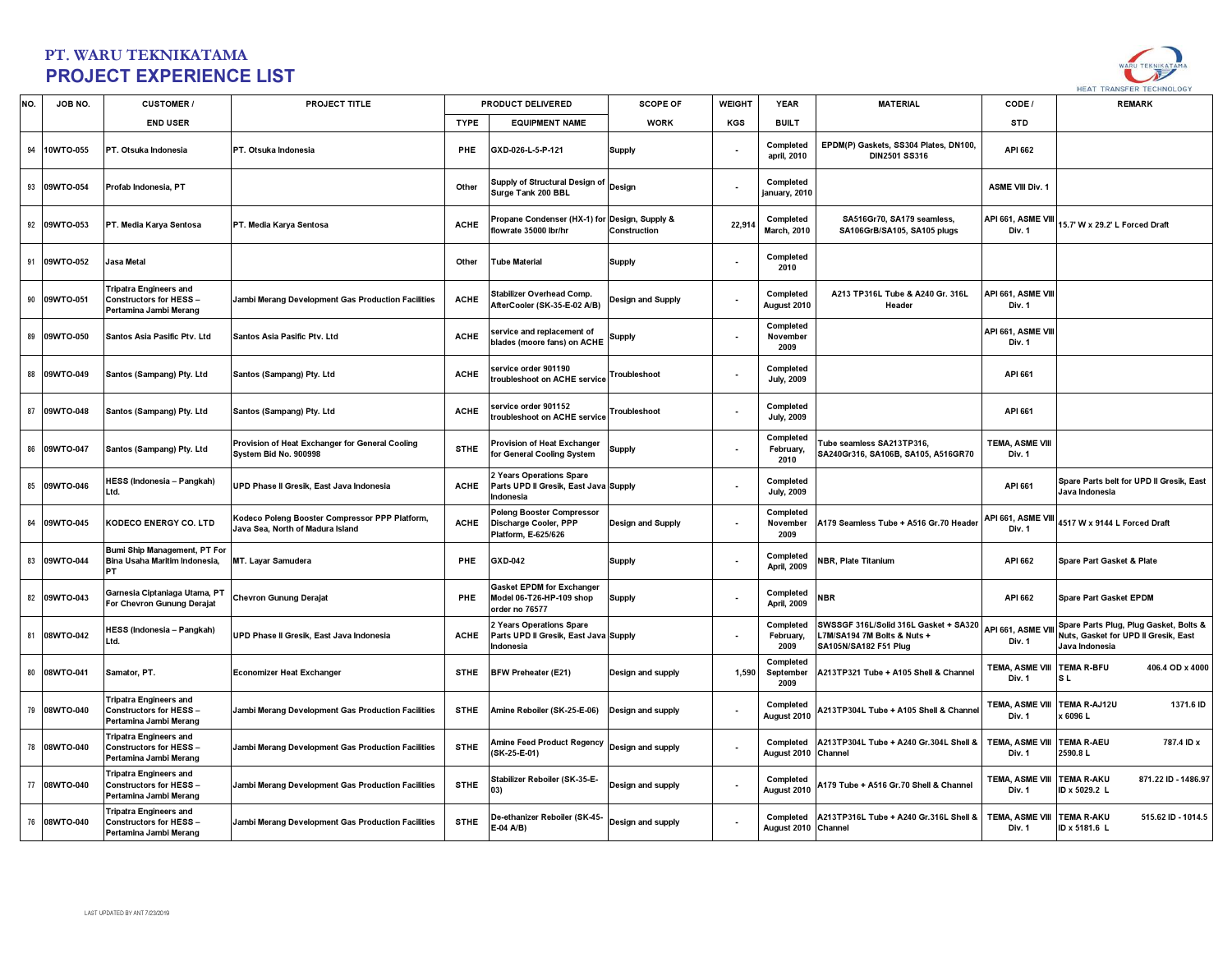

| NO.    | JOB NO.      | <b>CUSTOMER/</b>                                                                                 | <b>PROJECT TITLE</b>                                          |             | <b>PRODUCT DELIVERED</b>                                  | <b>SCOPE OF</b>   | <b>WEIGHT</b> | <b>YEAR</b>                    | <b>MATERIAL</b>                                                            | CODE /                                      | <b>REMARK</b>                                   |
|--------|--------------|--------------------------------------------------------------------------------------------------|---------------------------------------------------------------|-------------|-----------------------------------------------------------|-------------------|---------------|--------------------------------|----------------------------------------------------------------------------|---------------------------------------------|-------------------------------------------------|
|        |              | <b>END USER</b>                                                                                  |                                                               | <b>TYPE</b> | <b>EQUIPMENT NAME</b>                                     | <b>WORK</b>       | KGS           | <b>BUILT</b>                   |                                                                            | <b>STD</b>                                  |                                                 |
|        | 75 08WTO-039 | <b>Tripatra Engineers and</b><br><b>Constructors for HESS-</b><br>Pertamina Jambi Merang         | Jambi Merang Development Gas Production Facilities            | <b>ACHE</b> | reated Gas Cooler (SK-25-E-<br>02)                        | Design and supply |               | Completed<br>August 2010       | A213 Gr.TP304L Seamless Tube + A516<br>Gr.70 Header                        | API 661, ASME VIII<br>Div. 1                | 4760 W x 9000 L Forced Draft                    |
| $74\,$ | 08WTO-039    | <b>Tripatra Engineers and</b><br><b>Constructors for HESS -</b><br>Pertamina Jambi Merang        | Jambi Merang Development Gas Production Facilities            | <b>ACHE</b> | Regeneration Gas Cooler (SK-<br>30-E-01)                  | Design and supply |               | Completed<br>August 2010       | A179 Seamless Tube + A516 Gr.70 Header                                     | API 661, ASME VIII<br>Div. 1                | 3330 W x 6100 L Forced Draft                    |
| 73     | 08WTO-039    | Tripatra Engineers and<br><b>Constructors for HESS -</b><br>Pertamina Jambi Merang               | Jambi Merang Development Gas Production Facilities            | <b>ACHE</b> | Acid Gas Condenser (SK-25-E- Design and supply            |                   |               | Completed<br>August 2010       | A213 Gr.TP304L Seamless Tube + A240<br>Gr.304L Header                      | API 661, ASME VIII<br>Div. 1                | 1890 W x 4060 L Forced Draft                    |
| 72     | 08WTO-039    | Tripatra Engineers and<br><b>Constructors for HESS -</b><br>Pertamina Jambi Merang               | Jambi Merang Development Gas Production Facilities            | <b>ACHE</b> | ean Solvent Cooler (SK-25-E-                              | Design and supply |               | Completed<br>August 2010       | A213 Gr.TP304L Seamless Tube + A516<br>Gr.70 Header                        | API 661, ASME VIII<br>Div. 1                | 1177 W x 2743 L Forced Draft                    |
| 71     | 08WTO-038    | <b>Tripatra Engineers and</b><br><b>Constructors for HESS-</b><br>Pertamina Jambi Merang         | Jambi Merang Development Gas Production Facilities            | <b>ACHE</b> | Sales Gas Compressor After<br>Cooler (SK-50-E-01 A/B)     | Design and supply |               | Completed<br>August 2010       | A179 Seamless Tube + A516 Gr.70 Header                                     | Div. 1                                      | API 661, ASME VIII 4963 W x 9000 L Forced Draft |
| 70     | 08WTO-038    | <b>Tripatra Engineers and</b><br><b>Constructors for HESS-</b><br>Pertamina Jambi Merang         | Jambi Merang Development Gas Production Facilities            | <b>ACHE</b> | <b>Expander Compressor After</b><br>Cooler (SK-45-E-05)   | Design and supply |               | Completed<br>August 2010       | A179 Seamless Tube + A516 Gr.70 Header                                     | Div. 1                                      | API 661, ASME VIII 4618 W x 9000 L Forced Draft |
| 69     | 08WTO-038    | Tripatra Engineers and<br><b>Constructors for HESS-</b><br>Pertamina Jambi Merang                | Jambi Merang Development Gas Production Facilities            | <b>ACHE</b> | De-Ethanizer NGL Cooler (SK-Design and supply<br>15-E-03) |                   |               | Completed<br>August 2010       | A179 Seamless Tube + A516 Gr.70 Header                                     | API 661, ASME VIII<br>Div. 1                | 2635 W x 7315 L Forced Draft                    |
| 68     | 08WTO-038    | <b>Tripatra Engineers and</b><br><b>Constructors for HESS-</b><br>Pertamina Jambi Merang         | Jambi Merang Development Gas Production Facilities            | <b>ACHE</b> | Stabilizer NGL Product Cooler<br>(SK-35-E-01)             | Design and supply |               | Completed<br>August 2010       | A179 Seamless Tube + A516 Gr.70 Header                                     | API 661, ASME VIII<br>Div. 1                | 3455 W x 9000 L Forced Draft                    |
|        | 67 08WTO-037 |                                                                                                  | Chevron Geothermal Salak, Ltd Chevron Geothermal Gunung Salak | <b>PHE</b>  | <b>EXH-EG-4870</b>                                        | <b>Supply</b>     |               | Completed<br><b>Juni, 2009</b> | <b>SS304/NBR</b>                                                           | API 662, ASME VIII<br>Div. 1                | GXD-051-H-5-N-79                                |
| 66     | 08WTO-036    | INCO Tbk, PT.                                                                                    | INCO Sorowako, South Sulawesi Indonesia 92984                 | <b>STHE</b> | <b>Drain Cooler</b>                                       | Design and supply |               | Completed<br>February,<br>2008 | SB111C44300 Tube + A106Gr.B Shell &<br>Channel                             | TEMA, ASME VIII TEMA R-NEN<br>Div. 1        | PIPE 12DN SCH<br>STD x 4962 mm L                |
|        | 65 08WTO-035 | Petro Oxo Nusantara, PT                                                                          | <b>MDEA Lean Cooler Replacement</b>                           | <b>STHE</b> | Lean MDEA Cooler                                          | Design and supply |               | Completed<br>February,<br>2008 | A213TP304L Tube + A106Gr.B Shell &<br>Channel                              | TEMA, ASME VIII TEMA R-BEM<br>Div. 1        | PIPE 16DN SCH<br>STD x 7331 mm L                |
| 64     | 08WTO-034    | Inti Karva Persada<br>Tehnik(IKPT), PT For Medco E & Singa Gas Development Project<br>P Lematang |                                                               | <b>PHE</b>  | 35-HBC-204 A/B                                            | Supply            |               | Completed<br>December,<br>2009 | <b>SS316L</b>                                                              | API 662, ASME VIII<br>Div. 1                | 6XD-100-L-6-S-179                               |
|        | 63 08WTO-033 | Inti Karya Persada Tehnik(IKPT)<br>PT For Medco E & P Lematang                                   | Singa Gas Development Project                                 | <b>ACHE</b> | <b>Sweet Gas Cooler</b>                                   | Design and supply |               | Completed<br>December.<br>2009 | A213 TP316 Tube & A240 Gr. 316L<br>Header                                  | API 661, ASME VIII<br>Div. 1                | 2845 W x 6200 L Forced Draft                    |
| 62     | 08WTO-033    | Inti Karya Persada Tehnik(IKPT)<br>PT For Medco E & P Lematang                                   | Singa Gas Development Project                                 | <b>ACHE</b> | Condenser                                                 | Design and supply |               | Completed<br>December,<br>2009 | A213 TP316 Tube & A240 Gr. 316L<br>Header                                  | API 661, ASME VIII<br>Div. 1                | 2845 W x 7415 L Forced Draft                    |
| 61     | 08WTO-033    | Inti Karya Persada Tehnik(IKPT),<br>PT For Medco E & P Lematang                                  | Singa Gas Development Project                                 | <b>ACHE</b> | Lean Cooler                                               | Design and supply |               | Completed<br>December,<br>2009 | A179 Tube & A516 Gr. 70 Header                                             | API 661, ASME VIII<br>Div. 1                | 2825 W x 11100 L Forced Draft                   |
| 60     | 08WTO-032    | Indocool Solusi Cemerlang, PT                                                                    | Fan ring                                                      | <b>ACHE</b> |                                                           | <b>Supply</b>     |               | Completed<br><b>June, 2008</b> | <b>SA36</b>                                                                | API 661, ASME VIII<br>Div. 1                | 1239 ID x 714 c/w jointing & Bolt and<br>nuts   |
|        | 59 08WTO-031 | OGPP Engineering SDN BHD<br>For Petronas Penapisan<br>(Melaka) SDN BHD                           | <b>HSFO Blending Project</b>                                  | <b>STHE</b> | Desalter Water Effluent Cooler Design & Supply            |                   | 7,211         | Completed<br>December,<br>2009 | SA179213-T5 Tube & SA182GRF5<br>Tubesheet + SA387GR5CL2 Shell &<br>Channel | <b>TEMA. ASME VIII TEMA R-AES</b><br>Div. 1 | 760 ID x<br>6096 mm L                           |
| 58     | 08WTO-030    | <b>Tripatra Engineers and</b><br><b>Constructors for Pertamina</b><br>Jambi Merang               | Fatique analysis for dehydration Vessel                       | Other       | <b>Dehydration Vessel</b>                                 | Design            |               | Completed<br><b>June, 2008</b> |                                                                            | <b>ASME VIII Div. 1</b>                     |                                                 |
| 57     | 08WTO-029    | Fajar Mas Murni for Lapindo<br><b>Brantas Inc</b>                                                | Wunut gas compressor restaging project                        | PV          | Suction Bottle No.1 and<br>Discharge bottle No.1          | Design and supply | 583           | Completed<br><b>June, 2008</b> | SA106 Gr. B / SA516 GR70                                                   |                                             | ASME VIII Div. 1 609.6 OD x 1549.4 SM/SM        |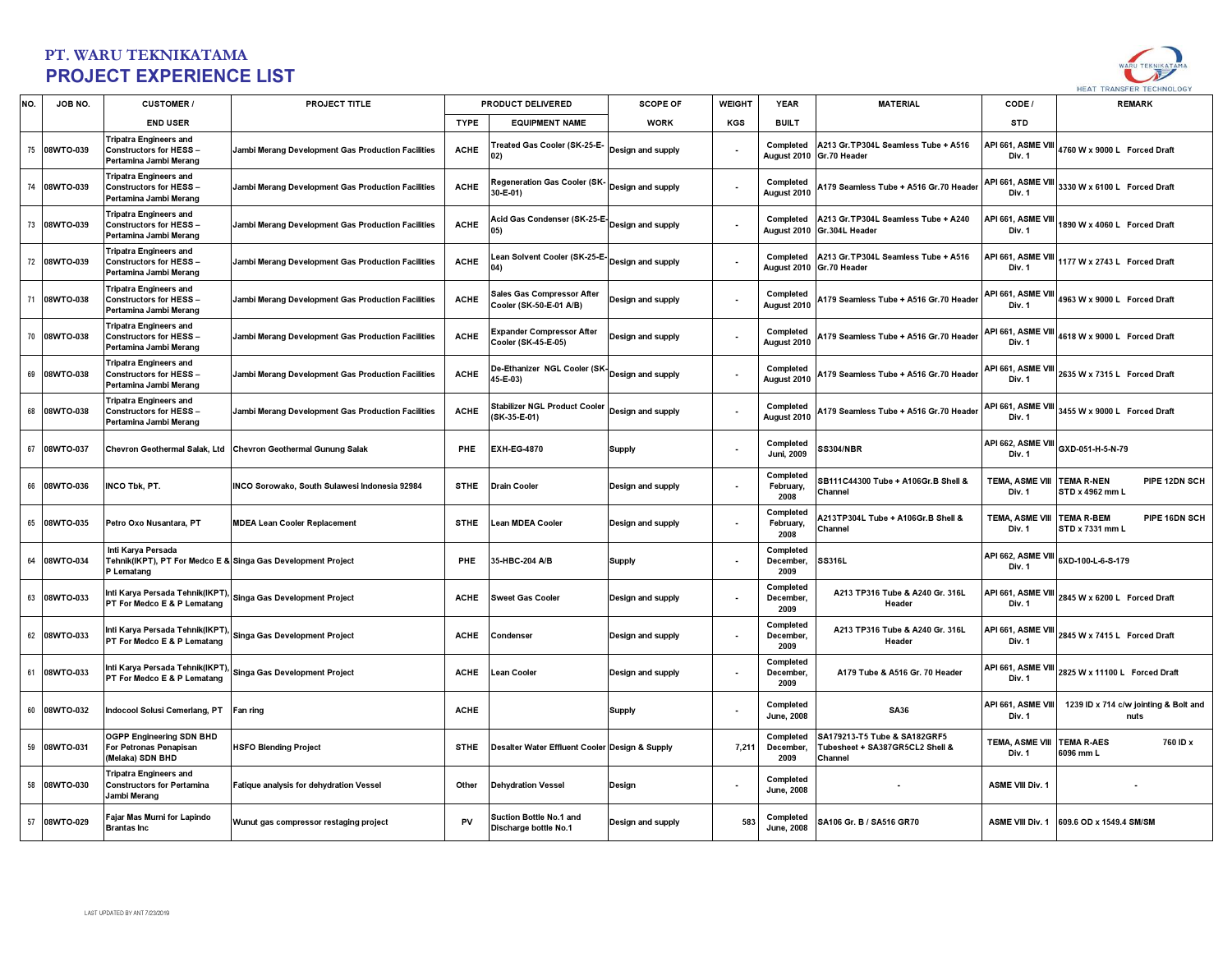

| NO. | JOB NO.      | <b>CUSTOMER/</b>                                                                                                                                      | PROJECT TITLE                                                                                |             | PRODUCT DELIVERED                                                                        | <b>SCOPE OF</b>   | <b>WEIGHT</b> | <b>YEAR</b>                      | <b>MATERIAL</b>                                               | CODE /                           | <b>REMARK</b>                         |
|-----|--------------|-------------------------------------------------------------------------------------------------------------------------------------------------------|----------------------------------------------------------------------------------------------|-------------|------------------------------------------------------------------------------------------|-------------------|---------------|----------------------------------|---------------------------------------------------------------|----------------------------------|---------------------------------------|
|     |              | <b>END USER</b>                                                                                                                                       |                                                                                              | <b>TYPE</b> | <b>EQUIPMENT NAME</b>                                                                    | <b>WORK</b>       | <b>KGS</b>    | <b>BUILT</b>                     |                                                               | <b>STD</b>                       |                                       |
| 56  | 08WTO-028    | ndocool Solusi Cemerlang, PT<br>or Chevron                                                                                                            | <b>Melahin Platform</b>                                                                      | <b>ACHE</b> | AC-FLT-100                                                                               | Design            | 708           | Completed<br>May, 2008           | A179 Tube + A516 Gr. 70 Header                                | API 661, ASME VIII<br>Div. 1     | 1549.3 W x 1615.44 L Forced Draft     |
| 55  | 07WTO-027    | Fajar Mas Murni for Lapindo<br><b>Brantas Inc</b>                                                                                                     | <b>Compressor Re-staging Cooler</b>                                                          | <b>ACHE</b> | E-371B/C                                                                                 | Design and supply | 7,525         | Completed<br>May, 2008           | A179 Tube + A516 Gr. 70 Header                                | API 661, ASME VIII<br>Div. 1     | 1994 W x 5913.12 L Forced Draft       |
|     | 54 07WTO-026 | Chevron Geothermal Salak, Ltd PHE Package                                                                                                             |                                                                                              | PHE         | <b>EXH-EG-4870</b>                                                                       | <b>Supply</b>     | 950           | Completed<br>2008                | SS304                                                         | API 662, ASME VIII<br>Div. 1     | GXD-051-L-5-N-47                      |
|     | 53 07WTO-025 | Dinamika Energi Nusantara<br>ndonesia. PT. for INCO Soroako                                                                                           | <b>Retubing LP Heaters</b>                                                                   | <b>STHE</b> | LP Heater No. 2, EH-2                                                                    | Retubing          | 3,402         | Completed<br><b>March. 2008</b>  | SB111 C44300 + A516 Gr. 70 Shell                              | <b>TEMA, ASME VIII</b><br>Div. 1 | 26" ID x 15'-3"SL                     |
|     | 52 07WTO-025 | Dinamika Energi Nusantara<br>ndonesia. PT. for INCO Soroako                                                                                           | <b>Retubing LP Heaters</b>                                                                   | <b>STHE</b> | LP Heater No. 1, EH-1                                                                    | Retubing          | 3,084         | Completed<br><b>March. 2008</b>  | SB111 C44300 + A516 Gr. 70 Shell                              | TEMA, ASME VIII<br>Div. 1        | 27" ID x 14'-9"SL                     |
| 51  | 07WTO-024    | OGPP Engineering Sdn Bhd for<br>etronas Methanol Labuan Sdn<br><b>Bhd</b>                                                                             | TMA Catchpot and Supply & Loading Supervision of<br>on Exchanger Resin                       | PV          | TMA Catchpot, F-03008                                                                    | Design & Supply   | 8,074         | Completed,<br>May, 2008          | A516 Gr. 70                                                   | <b>ASME VIII Div. 1</b>          | 1536 ID x 4000 T/T                    |
| 50  | 07WTO-023    | Tripatra (TPEC) & Puspetindo<br>for HESS Indonesia Pty.<br>Ltd.(HIPL) (Ujung Pangkah                                                                  | Onshore Oil Treating and LPG Recovery Plant Facilities<br>Pangkah Liquid Development Project | <b>ACHE</b> | ecompressor Cooler, 482-H-                                                               | Design & Supply   | 15,354        | Completed<br>August 2008         | A179 Tube + A516 Gr. 70 Header                                | API 661, ASME VIII<br>Div. 1     | 4089 W x 8620 L Forced Draft          |
|     | 49 07WTO-023 | Development Project Phase II)<br>Tripatra (TPEC) & Puspetindo<br>for HESS Indonesia Pty.<br>Ltd.(HIPL) (Ujung Pangkah                                 | Onshore Oil Treating and LPG Recovery Plant Facilities<br>Pangkah Liquid Development Project | <b>ACHE</b> | De-Butanizer Condenser, 482-<br>$-06$                                                    | Design & Supply   | 12,450        | Completed<br>August 2008         | A179 Tube + A516 Gr. 70 Header                                | API 661, ASME VIII<br>Div. 1     | 2x3772 W x 8620 L Forced Draft        |
|     | 48 07WTO-023 | Development Project Phase II)<br>Tripatra (TPEC) & Puspetindo<br>for HESS Indonesia Pty.<br>Ltd.(HIPL) (Ujung Pangkah                                 | Onshore Oil Treating and LPG Recovery Plant Facilities<br>Pangkah Liquid Development Project | <b>ACHE</b> | De-Propanizer Condenser,<br>482-H-04                                                     | Design & Supply   | 18,353        | Completed<br>August 2008         | A179 Tube + A516 Gr. 70 Header                                | API 661, ASME VIII<br>Div. 1     | 2x4661 W x 8620 L Forced Draft        |
| 47  | 07WTO-023    | Development Project Phase III<br>Tripatra (TPEC) & Puspetindo<br>for HESS Indonesia Pty.<br>Ltd.(HIPL) (Ujung Pangkah                                 | Onshore Oil Treating and LPG Recovery Plant Facilities<br>Pangkah Liquid Development Project | <b>ACHE</b> | <b>Residue Discharge Cooler,</b><br>440-H-02                                             | Design & Supply   | 13,930        | Completed<br>August 2008         | A179 Tube + A516 Gr. 70 Header                                | API 661, ASME VIII<br>Div. 1     | 3962 W x 8620 L Forced Draft          |
| 46  | 07WTO-023    | Development Project Phase II)<br>Tripatra (TPEC) & Puspetindo<br>for HESS Indonesia Pty.<br>Ltd.(HIPL) (Ujung Pangkah                                 | Onshore Oil Treating and LPG Recovery Plant Facilities<br>Pangkah Liquid Development Project | <b>ACHE</b> | Inlet Gas Cooler, 440-H-01                                                               | Design & Supply   | 24,350        | Completed<br>August 2008         | A179 Tube + A516 Gr. 70 Header                                | API 661, ASME VIII<br>Div. 1     | 6413 W x 8620 L Forced Draft          |
| 45  | 07WTO-023    | Development Project Phase II)<br>Tripatra (TPEC) & Puspetindo<br>for HESS Indonesia Pty.<br>Ltd.(HIPL) (Ujung Pangkah                                 | Onshore Oil Treating and LPG Recovery Plant Facilities<br>Pangkah Liquid Development Project | <b>ACHE</b> | <b>Regeneration Gas Cooler, 436-</b><br>$1-01$                                           | Design & Supply   | 7.185         | Completed<br>Early July<br>2008  | A789 S31803 Tube + A240 S31803                                | API 661, ASME VIII<br>Div. 1     | 1362 W x 8620 L Forced Draft          |
| 44  | 07WTO-023    | Development Project Phase III<br>Tripatra (TPEC) & Puspetindo<br>for HESS Indonesia Pty.<br>Ltd.(HIPL) (Ujung Pangkah                                 | Onshore Oil Treating and LPG Recovery Plant Facilities<br>Pangkah Liquid Development Project | <b>ACHE</b> | VRU Recycle Cooler, 339-H-03 Design & Supply                                             |                   | 6,860         | Completed<br>Early July<br>2008  | A179 Tube + A516 Gr. 70 Header NACE                           | API 661, ASME VIII<br>Div. 1     | 1630 W x 5350 L Forced Draft          |
| 43  | 07WTO-023    | Development Project Phase II)<br>Tripatra (TPEC) & Puspetindo<br>for HESS Indonesia Pty.<br>Ltd.(HIPL) (Ujung Pangkah                                 | Onshore Oil Treating and LPG Recovery Plant Facilities<br>Pangkah Liquid Development Project | <b>ACHE</b> | <b>2nd Stage Flash Gas</b><br>Compressor After Cooler, 339- Design & Supply<br>$H-02A/B$ |                   | 3,670         | Completed<br>Early July<br>2008  | 4789 S31803 Tube + A240 S31803 NACE                           | API 661, ASME VIII<br>Div. 1     | 1295 W x 3048 L Forced Draft          |
| 42  | 07WTO-023    | Development Project Phase II)<br>Tripatra (TPEC) & Puspetindo<br>for HESS Indonesia Pty.<br>Ltd.(HIPL) (Ujung Pangkah                                 | Onshore Oil Treating and LPG Recovery Plant Facilities<br>Pangkah Liquid Development Project | <b>ACHE</b> | 1st Stage Flash Gas<br>Compressor After Cooler, 339- Design & Supply<br>H-01A/B          |                   | 3,370         | Completed<br>Early July,<br>2008 | A789 S31803 Tube + A240 S31803 NACE                           | API 661, ASME VIII<br>Div. 1     | 1027 W x 3048 L Forced Draft          |
| 41  | 07WTO-023    | Development Project Phase II)<br>Tripatra (TPEC) & Puspetindo<br>for HESS Indonesia Pty.<br>Ltd.(HIPL) (Ujung Pangkah<br>evelopment Project Phase II) | Onshore Oil Treating and LPG Recovery Plant Facilities<br>Pangkah Liquid Development Project | <b>ACHE</b> | Crude Oil Rundown, 332-H-02 Design & Supply                                              |                   | 10.160        | Completed<br>Early July,<br>2008 | A179 Tube + A516 Gr. 70 Header NACE                           | API 661, ASME VIII<br>Div. 1     | 3105 W x 8620 L Forced Draft          |
| 40  | 07WTO-022    | OGPP Engineering Sdn Bhd for<br>Polyethylene Malaysia Sdn Bhd                                                                                         | Thermal Design for Resizing/ Modification Plan of Heat<br>Exchanger PE2 E400                 | <b>STHE</b> | Heat Exchanger PE 2 E400                                                                 | Design            | 34,452        | 2007                             | CS + Sakaephen                                                | TEMA, ASME VIII<br>Div. 1        | <b>EMA R-BEM</b><br>1510 ID x 6900 L  |
| 39  | 07WTO-021    | <b>CKC Incorporated Korea for</b><br>Media Karya Sentosa, PT.                                                                                         | 40 MMSCFD LPG Extraction, Gresik Project                                                     | <b>STHE</b> | Feed Gas Exchanger, EA-112 Design & Supply                                               |                   | 4,127         | Completed<br><b>April, 2008</b>  | A179 Tube & A266-2 Tubesheet + A516 Gr.<br>60 Shell & Channel | <b>TEMA, ASME VIII</b><br>Div. 1 | <b>EMA R-BEU</b><br>740 ID x 5433 SL  |
|     | 38 07WTO-021 | <b>CKC Incorporated Korea for</b><br>Media Karya Sentosa, PT.                                                                                         | 40 MMSCFD LPG Extraction, Gresik Project                                                     | <b>STHE</b> | Regen Gas Heater, EA-111                                                                 | Design & Supply   | 952           | Completed<br><b>April, 2008</b>  | A179 Tube & A266-2 Tubesheet + A516 Gr.<br>60 Shell & Channel | <b>TEMA, ASME VIII</b><br>Div. 1 | <b>TEMA R-BEU</b><br>310 ID x 5180 SL |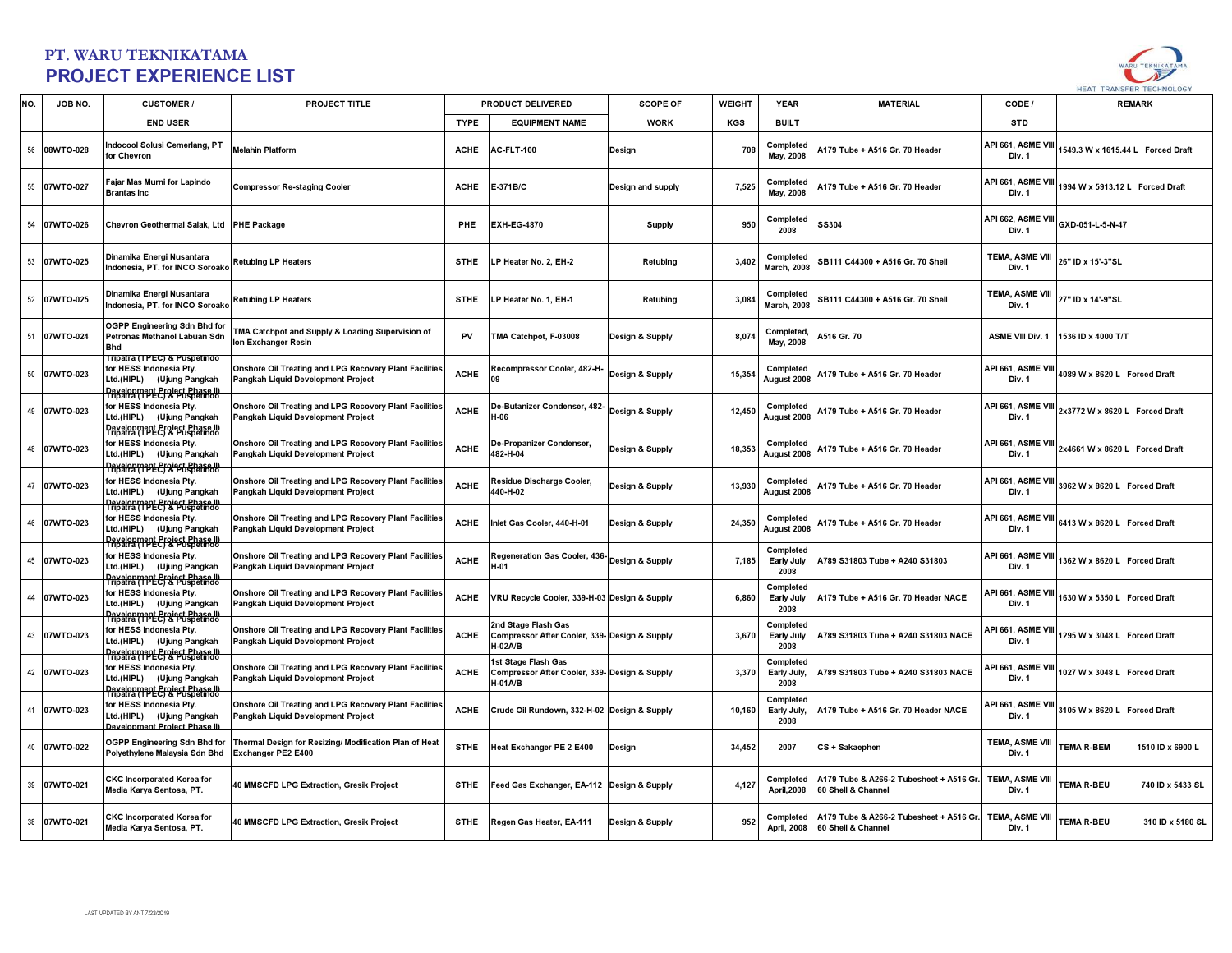

| NO. | JOB NO.      | <b>CUSTOMER/</b>                                              | PROJECT TITLE                                            |             | PRODUCT DELIVERED                                            | <b>SCOPE OF</b> | <b>WEIGHT</b> | <b>YEAR</b>                     | <b>MATERIAL</b>                                                 | CODE /                           | <b>REMARK</b>                                  |
|-----|--------------|---------------------------------------------------------------|----------------------------------------------------------|-------------|--------------------------------------------------------------|-----------------|---------------|---------------------------------|-----------------------------------------------------------------|----------------------------------|------------------------------------------------|
|     |              | <b>END USER</b>                                               |                                                          | <b>TYPE</b> | <b>EQUIPMENT NAME</b>                                        | <b>WORK</b>     | KGS           | <b>BUILT</b>                    |                                                                 | <b>STD</b>                       |                                                |
|     | 37 07WTO-021 | <b>CKC Incorporated Korea for</b><br>Media Karya Sentosa, PT. | 40 MMSCFD LPG Extraction, Gresik Project                 | <b>STHE</b> | LPG Column Reboiler, EA-107 Design & Supply                  |                 | 1,069         | Completed<br><b>April, 2008</b> | A179 Tube & A266-2 Tubesheet + A516 Gr.<br>60 Shell & Channel   | <b>TEMA, ASME VIII</b><br>Div. 1 | <b>EMA R-BKU</b><br>336 - 685 ID x<br>2745 SL  |
|     | 36 07WTO-021 | <b>CKC Incorporated Korea for</b><br>Media Karya Sentosa, PT. | 40 MMSCFD LPG Extraction, Gresik Project                 | <b>STHE</b> | De-Ethanizer Reboiler, EA-105 Design & Supply                |                 | 6,293         | Completed<br><b>April, 2008</b> | A179 Tube & A266-2 Tubesheet + A516 Gr<br>60 Shell & Channel    | <b>TEMA, ASME VIII</b><br>Div. 1 | <b>TEMA R-BKU</b><br>660 - 1030 ID x<br>500 SL |
|     | 35 07WTO-021 | <b>CKC Incorporated Korea for</b><br>Media Karya Sentosa, PT. | 40 MMSCFD LPG Extraction, Gresik Project                 | <b>STHE</b> | De-Ethanizer Overhead<br>Condenser, EA-104                   | Design & Supply | 1,094         | Completed<br><b>April, 2008</b> | A179 Tube & A350 LF2 Tubesheet + A516<br>Gr. 60 Shell & Channel | <b>TEMA, ASME VIII</b><br>Div. 1 | <b>EMA R-BKU</b><br>336 - 580 ID x<br>3660 SL  |
|     | 34 07WTO-021 | <b>CKC Incorporated Korea for</b><br>Media Karya Sentosa, PT. | 40 MMSCFD LPG Extraction, Gresik Project                 | <b>STHE</b> | Gas Chiller, EA-103                                          | Design & Supply | 15,231        | Completed<br><b>April, 2008</b> | A179 Tube & A350 LF2 Tubesheet + A516<br>Gr. 60 Shell & Channel | <b>TEMA, ASME VIII</b><br>Div. 1 | <b>EMA R-BKU</b><br>940 - 1515 ID x<br>6100 SL |
|     | 33 07WTO-021 | <b>CKC Incorporated Korea for</b><br>Media Karya Sentosa, PT. | 40 MMSCFD LPG Extraction, Gresik Project                 | <b>STHE</b> | Gas-Gas Exchanger #1, EA-<br>102B                            | Design & Supply | 4,627         | Completed<br><b>April, 2008</b> | A179 Tube & A350 LF3 Tubesheet + A203<br>Gr. E Shell & Channel  | <b>TEMA, ASME VIII</b><br>Div. 1 | <b>EMA R-AEU</b><br>635 ID x 6100 SL           |
|     | 32 07WTO-021 | <b>CKC Incorporated Korea for</b><br>Media Karya Sentosa, PT. | 40 MMSCFD LPG Extraction, Gresik Project                 | <b>STHE</b> | <b>Gas-Gas Exchanger #1, EA-</b><br>102A                     | Design & Supply | 4,145         | Completed<br><b>April, 2008</b> | A179 Tube & A350 LF2 Tubesheet + A516<br>Gr. 60 Shell & Channel | <b>TEMA, ASME VIII</b><br>Div. 1 | <b>EMA R-BEU</b><br>660 ID x 4185 SL           |
|     | 31 07WTO-021 | <b>CKC Incorporated Korea for</b><br>Media Karya Sentosa, PT. | 40 MMSCFD LPG Extraction, Gresik Project                 | <b>ACHE</b> | <b>Regen Gas Cooler, EA-110</b><br>1.937 MMBTU/hr)           | Design & Supply | 6,715         | Completed<br><b>April, 2008</b> | A179 Tube + A516 Gr. 70 Header                                  | API 661, ASME VII<br>Div. 1      | 381 W x 2896 L Forced Draft                    |
|     | 30 07WTO-021 | <b>CKC Incorporated Korea for</b><br>Media Karya Sentosa, PT. | 40 MMSCFD LPG Extraction, Gresik Project                 | <b>ACHE</b> | Condensate RD Cooler, EA-<br>109 (0.4739 MMBTU/hr)           | Design & Supply | 5,829         | Completed<br><b>April, 2008</b> | A179 Tube + A516 Gr. 70 Header                                  | API 661, ASME VIII<br>Div. 1     | 036 W x 2896 L Forced Draft                    |
|     | 29 07WTO-021 | <b>CKC Incorporated Korea for</b><br>Media Karya Sentosa, PT. | 40 MMSCFD LPG Extraction, Gresik Project                 | <b>ACHE</b> | PG RD Cooler, EA-108<br>0.3525 MMBTU/hr)                     | Design & Supply | 7,300         | Completed<br><b>April, 2008</b> | A179 Tube + A516 Gr. 70 Header                                  | API 661, ASME VIII<br>Div. 1     | 2096 W x 2896 L Forced Draft                   |
|     | 28 07WTO-021 | <b>CKC Incorporated Korea for</b><br>Media Karya Sentosa, PT. | 40 MMSCFD LPG Extraction, Gresik Project                 | <b>ACHE</b> | .PG Column Overhead<br>Condenser, EA-106 (3.074<br>MMBTU/hr) | Design & Supply | 12,621        | Completed<br><b>April, 2008</b> | A179 Tube + A516 Gr. 70 Header                                  | API 661, ASME VIII<br>Div. 1     | 2096 W x 5913 L Forced Draft                   |
| 27  | 07WTO-020    | Petro Oxo Nusantara, PT                                       | <b>Revamping Project</b>                                 | <b>ACHE</b> | T140 Condenser, E-145EF                                      | Design & Supply | 19,242        | 2007                            | A249 TP304 Tube + A240 Gr. 304 Header                           | API 661, ASME VIII<br>Div. 1     | 3798 W x 9400 L Induced Draft                  |
|     | 26 07WTO-019 | Petro Oxo Nusantara, PT                                       | <b>Revamping Project</b>                                 | <b>STHE</b> | Trim Cooler, E-419                                           | Design & Supply | 3,977         | 2007                            | A179 Tube + A285Gr.C Shell & Channel                            | TEMA, ASME VIII<br>Div. 1        | <b>EMA R-BEM</b><br>650 ID x 3200 L            |
|     | 25 07WTO-019 | Petro Oxo Nusantara, PT                                       | <b>Revamping Project</b>                                 | <b>STHE</b> | BFW Preheater, E-017B                                        | Design & Supply | 2,527         | 2007                            | SS 304 Tube & Tubesheet + CS Shell &<br>Channel                 | <b>TEMA, ASME VIII</b><br>Div. 1 | <b>FEMA R-BEM</b><br>438 ID x<br>1850 L        |
|     | 24 07WTO-018 | Petro Oxo Nusantara, PT                                       | <b>Revamping Project</b>                                 | <b>ACHE</b> | D922 Vent Condenser, E-922 Design & Supply                   |                 | 3,666         | 2007                            | A179 Tube + A516 Gr. 60 Header                                  | API 661, ASME VII<br>Div. 1      | 2500 W x 9400 L Induced Draft                  |
|     | 23 07WTO-017 | Petro Oxo Nusantara, PT                                       | <b>Revamping Project</b>                                 | <b>ACHE</b> | T160 Condenser, E-165IJ                                      | Design & Supply | 18,814        | 2007                            | A249 TP304 Tube + A240 Gr. 304 Header                           | API 661, ASME VIII<br>Div. 1     | 3820 W x 9400 L Induced Draft                  |
|     | 22 07WTO-016 | Petro Oxo Nusantara, PT                                       | <b>Revamping Project</b>                                 | <b>ACHE</b> | Air Cooler, E-018CD                                          | Design & Supply | 14,169        | 2007                            | A249 TP304 Tube + A240 Gr. 304 Header                           | API 661, ASME VIII<br>Div. 1     | 2230 W x 6400 L Forced Draft                   |
|     | 21 07WTO-015 | PAL Indonesia, PT                                             | Chemical Tanker 24000 DWT, M.000241/242                  | <b>STHE</b> | ank Cleaning Sea/ Fresh<br>Water Heater for Hull 241/242     | <b>Supply</b>   |               | 2007                            | CuNi 9010 Tube, Nvl Brass Tubesheet, CS<br>for Shell & Channel  | <b>RINA Class</b>                | 203.2 ID x 2000 T/T                            |
|     | 20 06WTO-014 | OGGP Engineering Sdn Bhd for<br>ScomiNATCO/ CPOC              | Acid Gas Removal System for JDA Block B-17 Field<br>Dev. | PV          | Regen Gas Separator, V-1360                                  | Design          | 33,894        | 2007                            | SA516 Gr.70N + Clad Alloy 825 - 63 + 3t                         | <b>ASME VIII Div. 2</b>          | 2743 x 2134 ID x 6706 T/T                      |
|     | 19 06WTO-014 | OGGP Engineering Sdn Bhd for<br>ScomiNATCO/ CPOC              | Acid Gas Removal System for JDA Block B-17 Field<br>Dev. | PV          | Coalescing Filters, F-1310/<br>1320/1330                     | Design          | 9,784         | 2007                            | SA516 Gr.70N + Clad 316L - 33 + 3t, NACE                        | ASME VIII Div. 1                 | 1372 ID x 3455 T/T                             |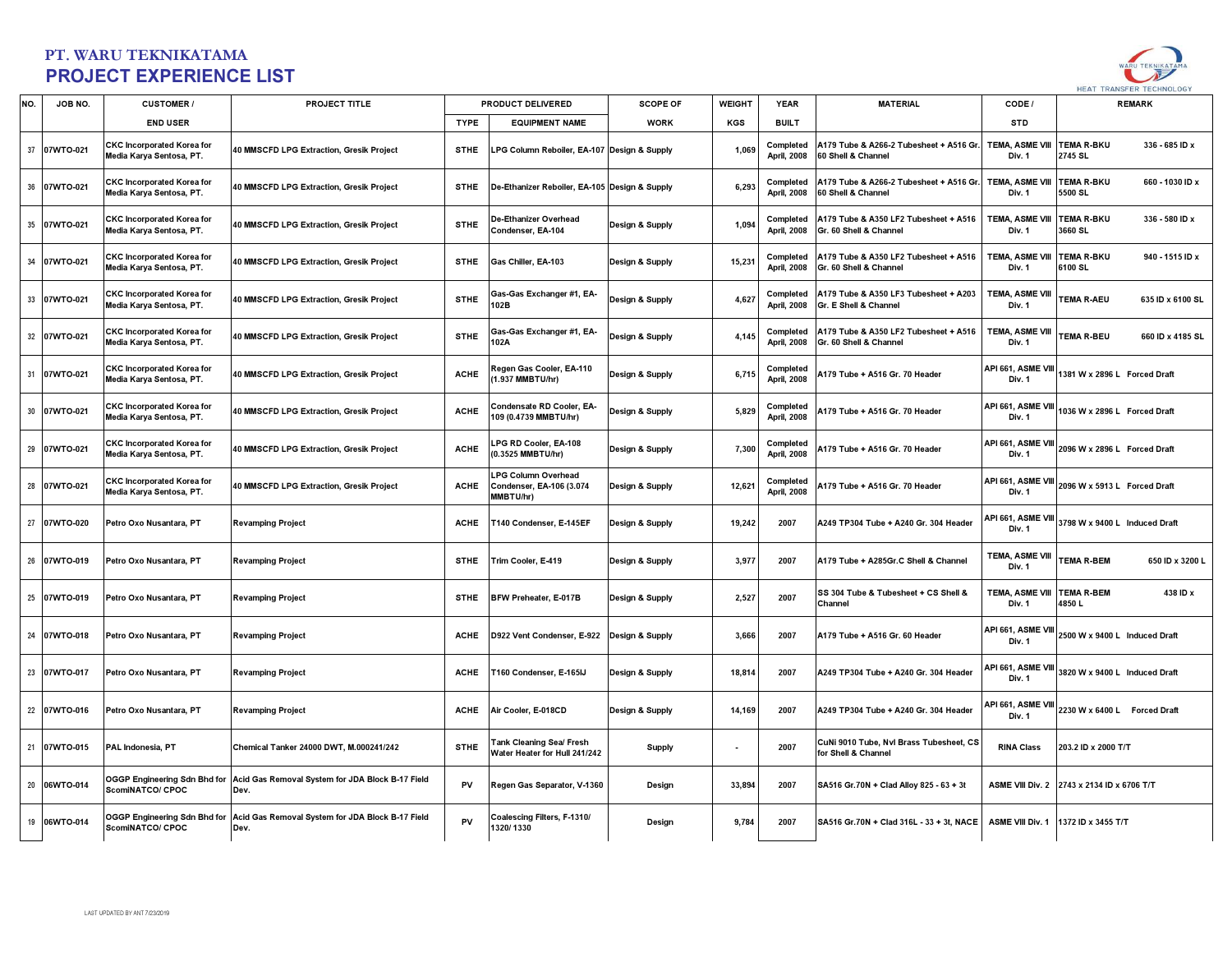

| NO.             | JOB NO.      | <b>CUSTOMER/</b>                                                            | <b>PROJECT TITLE</b>                                     |             | PRODUCT DELIVERED                                | <b>SCOPE OF</b>  | <b>WEIGHT</b>            | <b>YEAR</b>  | <b>MATERIAL</b>                         | CODE /                       | <b>REMARK</b>                                 |
|-----------------|--------------|-----------------------------------------------------------------------------|----------------------------------------------------------|-------------|--------------------------------------------------|------------------|--------------------------|--------------|-----------------------------------------|------------------------------|-----------------------------------------------|
|                 |              | <b>END USER</b>                                                             |                                                          | <b>TYPE</b> | <b>EQUIPMENT NAME</b>                            | <b>WORK</b>      | KGS                      | <b>BUILT</b> |                                         | <b>STD</b>                   |                                               |
| 18              | 06WTO-013    | OGGP Engineering Sdn Bhd for<br>Petronas Penapisan<br>Terengganu) Sdn. Bhd. | KR-1 CDU Debottlenecking 2007 Project                    | <b>STHE</b> | ight Naphtha Cooler, E-121.                      | Design           | ٠                        | 2007         | SA516 Gr. 60                            | TEMA, ASME VIII<br>Div. 1    | <b>FEMA R-BEU Hor</b><br>650 ID x 6100L       |
| 17              | 06WTO-013    | OGGP Engineering Sdn Bhd for<br>Petronas Penapisan<br>Terengganu) Sdn. Bhd. | KR-1 CDU Debottlenecking 2007 Project                    | <b>STHE</b> | <b>leavy Naphtha Stripper</b><br>Reboiler. E-104 | Design           | $\overline{\phantom{a}}$ | 2007         | SA516 Gr. 60                            | TEMA, ASME VIII<br>Div. 1    | TEMA R-BJU Hor<br>550 ID x<br>3048L           |
| 16              | 06WTO-012    | Profab Indonesia, PT. for Expro<br>ndonesia. PT                             | Rubycon FPSO Project                                     | <b>STHE</b> | Crude Interstage Heater, E-<br>101A/B            | Design           | 1,693                    | 2007         | SA106 Gr. B - 400DN SCH STD             | TEMA, ASME VIII<br>Div. 1    | TEMA R-BEU Vertical 387 ID x 5500L            |
| 15              | 06WTO-011    | OGGP Engineering Sdn Bhd for<br>ScomiNATCO/ CPOC                            | Acid Gas Removal System for JDA Block B-17 Field<br>Dev. | PV          | Condensate Separator, V-<br>1380                 | Design           | 6,937                    | 2007         | SA516 Gr.70N - 31.8t Impact tested      | <b>ASME VIII Div. 1</b>      | 1219 ID x 4674 T/T                            |
| 14              | 06WTO-011    | <b>OGGP Engineering Sdn Bhd for</b><br>ScomiNATCO/ CPOC                     | Acid Gas Removal System for JDA Block B-17 Field<br>Dev. | PV          | Coalescer Accumulator, V-<br>1310                | Design           | 519                      | 2007         | 316L - 10.31t<br><b>NACE MR0175</b>     |                              | ASME VIII Div. 1 12" NPS x 1701 S/S           |
| 13              | 06WTO-011    | <b>OGGP Engineering Sdn Bhd for</b><br>ScomiNATCO/ CPOC                     | Acid Gas Removal System for JDA Block B-17 Field<br>Dev. | PV          | Feed Gas Separator, V-1370                       | Design           | 36,924                   | 2007         | SA516 Gr.70N - 57t Impact tested        |                              | ASME VIII Div. 2 2743 ID x 6198 T/T           |
|                 | 12 06WTO-011 | <b>DGGP Engineering Sdn Bhd for</b><br>ScomiNATCO/ CPOC                     | Acid Gas Removal System for JDA Block B-17 Field<br>Dev. | PV          | Dry Gas After Filters, F-1340/<br>1350/1360      | Design           | 7,345                    | 2007         | SA516 Gr.70N - 32t                      | <b>ASME VIII Div. 1</b>      | 1219 ID x 3454 T/T                            |
| 11              | 06WTO-010    | Expro Indonesia, PT.                                                        | <b>EMP Kangean</b>                                       | <b>TANK</b> | Rectangular Portable Drain<br>'ank               | Design & Supply  | $\blacksquare$           | 2006         | A36 - 6t                                | N/A                          | Overall dim: 1829Lx1350Wx1677H                |
|                 | 10 06WTO-009 | Krakatau Engineering, PT. for<br>Agip Lubrindo Pratama, PT.                 | Natural Gas Booster Station, Gempol                      | Other       | <b>Pipe Insulation</b>                           | Supply & Install |                          | 2006         | <b>Plain Carbon Steel</b>               | N/A                          |                                               |
| 9               | 06WTO-008    | OGGP Engineering Sdn Bhd for<br>Shell (MDS) Sdn. Bhd.                       | SMDS Bintulu Malaysia                                    | <b>STHE</b> | Gero Stripper Reboiler, E-4029                   | Design & Supply  | 985                      | 2007         | A179 Tube bundle                        | BS 5500 - 2000               | <b>FEMA R-BEU Hor</b><br>387.36 ID x<br>5000L |
| 8               | 06WTO-007    | OGGP Engineering Sdn Bhd for<br>Petronas Penapisan<br>Terengganu) Sdn. Bhd. | <b>Petronas Refinery</b>                                 | <b>ACHE</b> | ir Cooler, E21105-2/ E21105-                     | Design           | 8,290                    | 2007         | A516 Gr. 60 Z35 - 25t Impact tested     | API 661, ASME VIII<br>Div. 1 | Bundle overall dim: 11420 x 2740 x 953<br>mm  |
| $\overline{7}$  | 06WTO-006    | Multi Tarex Mulia, PT. for<br>Sempec Indonesia, PT. /<br>KODECO             | KODECO Poleng C Development, Poleng Process<br>Platform  | Other       | <b>Electrical Building</b>                       | Design           | 37.000                   | 2007         | A36                                     | <b>AISC</b>                  |                                               |
| 6               | 06WTO-006    | Multi Tarex Mulia, PT. for<br>Sempec Indonesia, PT. /<br>KODECO             | KODECO Poleng C Development, Poleng Process<br>Platform  | Other       | Control Building                                 | Design           | 38,500                   | 2007         | A36                                     | <b>AISC</b>                  |                                               |
| $5\overline{5}$ | 06WTO-005    | Eterindo Nusa Graha, PT.                                                    | DT Project - Gresik                                      | PV          | Packing Column PT-3201<br>(Type Shell & Jacket)  | Design & Supply  | 1,455                    | 2006         | SUS304 - 6t (Shell) SS400 - 5t (Jacket) | <b>ASME VIII Div. 1</b>      |                                               |
| $\overline{a}$  | 06WTO-004    | Dinamika Energi Nusantara<br>ndonesia, PT. for Indonesia<br>Power, PT.      |                                                          | Other       | Finned tube                                      | <b>Supply</b>    |                          | 2006         | SA179 Tubes + Aluminum Fin              | N/A                          |                                               |
| $\overline{3}$  | 06WTO-003    | OGGP Engineering Sdn Bhd for<br>Petronas Penapisan (Melaka)<br>Sdn. Bhd.    | PN 14.0004 - Upgrading of E1403 Tube Bundle              | <b>STHE</b> | Deethanizer Feed Exchanger,<br>E-1403            | Design & Supply  | 466                      | 2006         | Duplex 22Cr tube bundle                 | TEMA, ASME VIII<br>Div. 1    | <b>TEMA R-AEU Hor</b><br>303.2 ID x 4877      |
| $\overline{2}$  | 06WTO-002    | <b>Ball Energy Ltd.</b>                                                     | <b>Bedugul</b>                                           | Other       | Pipe Casing 40"                                  | <b>Supply</b>    |                          | 2006         | Pipe API 5L Gr. B                       | N/A                          |                                               |
|                 | 06WTO-001    | Krakatau Engineering, PT. for<br>Agip Lubrindo Pratama, PT.                 | Natural Gas Booster Station, Gempol                      | <b>STHE</b> | Gas Cooler, HE-01                                | Design & Supply  | 340                      | 2006         | <b>Plain Carbon Steel</b>               | TEMA, ASME VIII<br>Div. 1    | <b>TEMA R-BEM Hor</b><br>203 ID x 2438        |

Note 1 : All engineering matters are completely finish.

Note 2 :